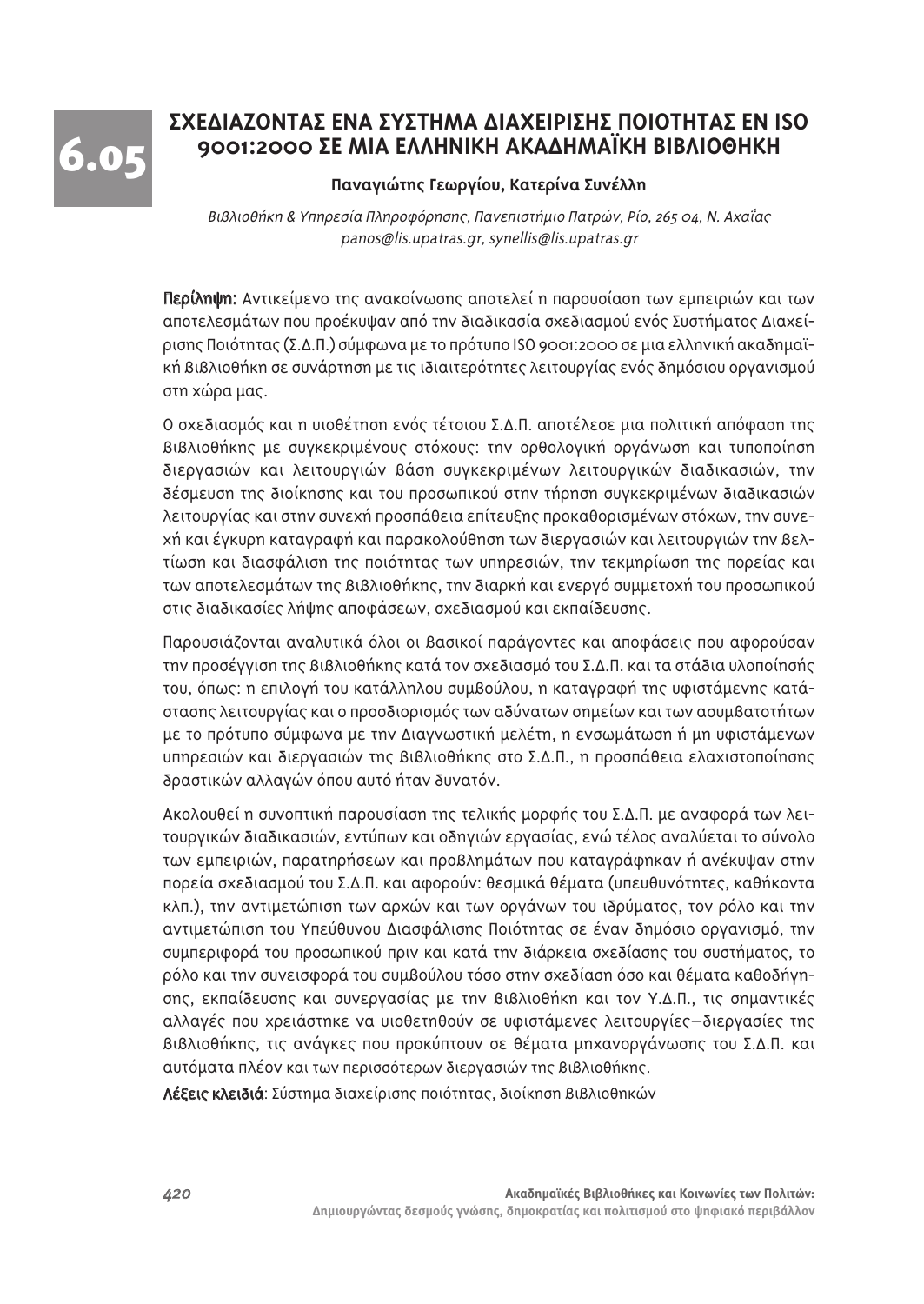# DEVELOPMENT OF A OUALITY MANAGEMENT SYSTEM EN ISO 9001:2000 IN A GREEK ACADEMIC LIBRARY

#### Panos Georgiou, Katerina Synelli

6.05

Library & Information Service, University of Patras, Rio. 265 04, Achaia, Greece panos@lis.upatras.gr, synellis@lis.upatras.gr

Abstract: In the current paper we present our experiences and results from the design phase of a Quality Management System (QMS) EN ISO 9001:2000 in a Greek academic library taking into account the particularities of a public organization in Greece.

The development of such a QMS is a strategic library decision aiming to: organize and standardize operational activities and processes according to specific procedures, administration and staff commitment to quality assurance efforts, continuous control of processes and services, documentation of library's operation, active participation of staff to decision making, design and education.

We present all basic factors and decisions taken on library's approach to QMS design, such as: selecting the consultant, review of current operation status, decisions on which services and processes should be included in the system, minimization of drastic changes in the organization.

A synopsis of the final version of library's QMS is presented while we are trying to analyze all the important issues we faced during the design phase concerning: organizational issues, administration's attitude and contribution, the role of QMS Coordinator, staff attitudes and behavior before and during the design phase, the role and contribution of the consultant, major changes that had to be implemented on the organization, needs for automation and information technologies

Keywords: Quality management systems, library management, ISO 9001:2000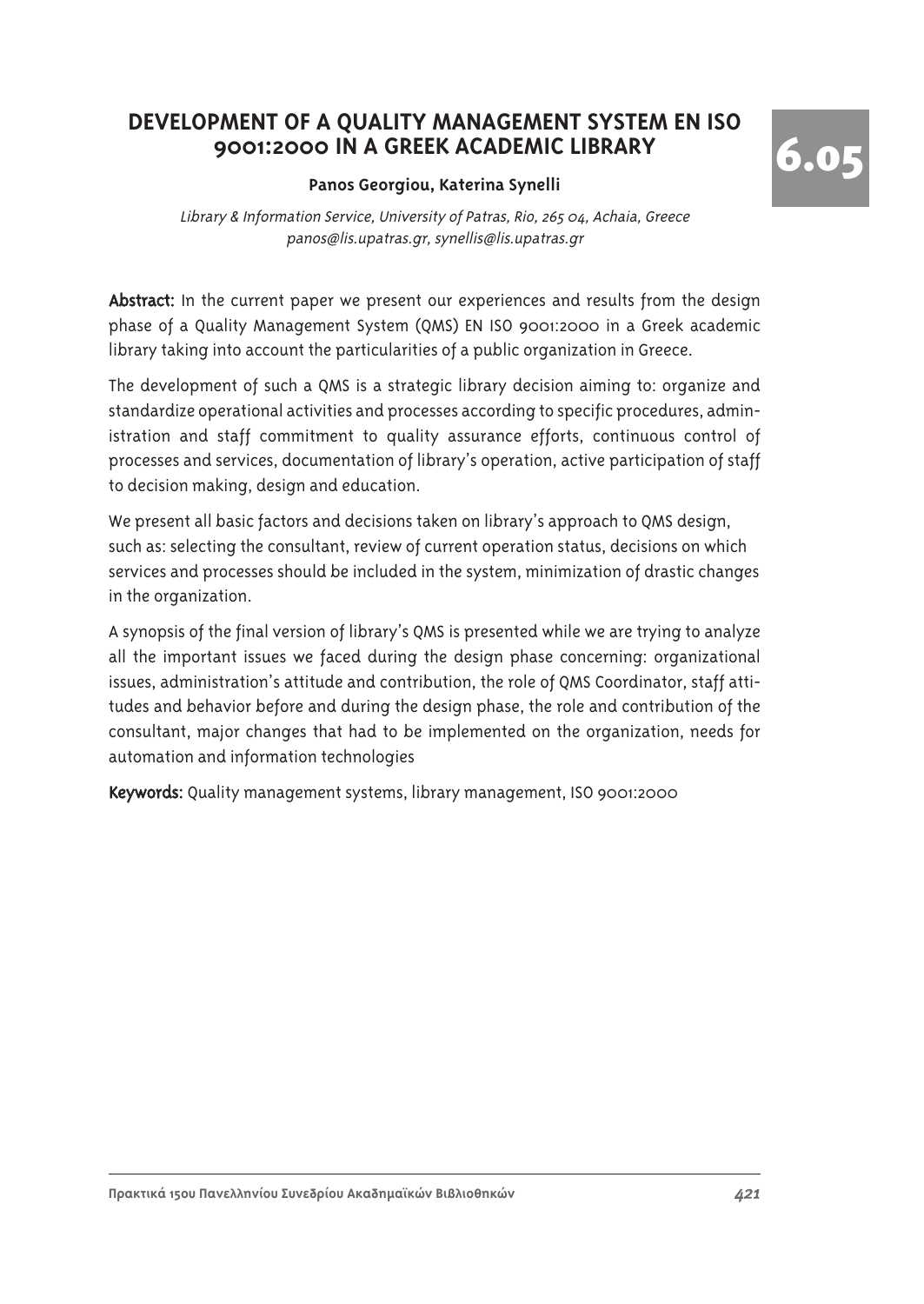#### 1. **ΕΙΣΑΓΟΓΗ**

Αντικείμενο της παρούσας ανακοίνωσης αποτελεί η παρουσίαση των εμπειριών και των αποτελεσμάτων που προέκυψαν από την διαδικασία σχεδιασμού ενός Συστήματος Διασφάλισης Ποιότητας (Σ.Δ.Π.) σύμφωνα με το πρότυπο ISO 9001:2000 στην Βιβλιοθήκη & Υπηρεσία Πληροφόρησης του Πανεπιστημίου Πατρών. Ο σχεδιασμός του Σ.Δ.Π. υλοποιήθηκε στα πλαίσια της δράσης "Μελέτη και εφαρμογή Συστήματος Διασφάλισης Ποιότητας" του έργου "ΤΗΛΕΦΑΕΣΣΑ-Παροχή Ηλεκτρονικών Υπηρεσιών της Βιβλιοθήκης & Υπηρεσίας Πληροφόρησης του Πανεπιστημίου Πατρών στην Ακαδημαϊκή Κοινότητα" (ΕΠΕΑΕΚ π). Ο σχεδιασμός ξεκίνησε τον Μάρτιο του 2005 με την επιλογή εξειδικευμένου "ξωτερι-ΚΟύ συμβούλου και ολοκληρώθηκε στις 30/3/2006. Το Σ.Δ.Π. τέθηκε σε πιλοτική εφαρμογή την 1/5/2006 με απώτερο σκοπό την πιστοποίησή του εντός του 2007.

# **2. ΓΙΑΤΙ ΕΝΑ ΣΥΣΤΗΜΑ ΔΙΑΧΕΙΡΙΣΗΣ ΠΟΙΟΤΗΤΑΣ**

Η υιοθέτηση ενός συστήματος διαχείρισης ποιότητας αποτέλεσε μια στρατηγική απόφαση που προήλθε από μια μακρά περίοδο δραστηριοποίησης και έρευνας σε θέματα αποτίμησης, διαχείρισης και διασφάλισης της ποιότητας των παρεχόμενων υπηρεσιών της BYΠ. Η αφετηρία της πορείας αυτής προσδιορίζεται στο 1997, όταν με την διεξαγωγή της πρώτης έρευνας χρηστών η ΒΥΠ διέγνωσε πάνω από όλα την ανάγκη και την σημασία υιοθέτησης μεθόδων αποτίμησης της ποιότητας. Την πρώτη αυτή έρευνα ακολούθησαν δύο μεγάλες δειγματοληπτικές έρευνες χρηστών το 1998 και 1999, μια online έρευνα χρήσης των ηλεκτρονικών περιοδικών το 2000 καθώς και η υιοθέτηση και χρήση κατάλληλων τεχνικών και εργαλείων καταγραφής και ανάλυσης στατιστικών στοιχείων χρήσης των υπηρεσιών της ΒΥΠ.

Οι συνεχείς αυτές προσπάθειες αποτίμησης κατέδειξαν σύντομα την ανάγκη μετάβασης σε μια πιο ολοκληρωμένη προσέγγιση του ζητήματος της ποιότητας. Μια προσέγγιση που θα ενσωμάτωνε τις μεθόδους αποτίμησης, ως ένα σημαντικό αλλά όχι κύριο συστατικό, σε ένα σύστημα, το οποίο θα ρύθμιζε και τυποποιούσε την συνολικότερη λειτουργία της BΥΠ. Στα πλαίσια αυτά τέθηκαν μερικές Βασικές ερωτήσεις σχετικά με τις διάφορες διεργασίες της καθημερινής λειτουργίας της ΒΥΠ, όπως τί και πώς ακριβώς (το) κάνουμε, ποιός κάνει τί και κάτω από ποιές συνθήκες, το κάνουμε το ίδιο (καλά) κάθε φορά και τέλος πώς μπορούμε να διασφαλίσουμε συγκεκριμένα επίπεδα ποιότητας και να τα Βελτιώσουμε όταν και αν χρειαστεί;

Αυτόματα οι ερωτήσεις αυτές οδήγησαν στην κατεύθυνση της υιοθέτησης ενός κατάλληλου και ολοκληρωμένου συστήματος διαχείρισης της ποιότητας της ΒΥΠ σε όλα τα επίπεδα: διοίκηση και υπευθυνότητες διαχείριση προσωπικού, τρόπος λειτουργίας και υλοποίησης των διεργασιών, έλεγχος αποτελεσμάτων.

Το επόμενο βήμα ήταν η επιλογή του κατάλληλου μοντέλου που έπρεπε να ακολουθήσουμε.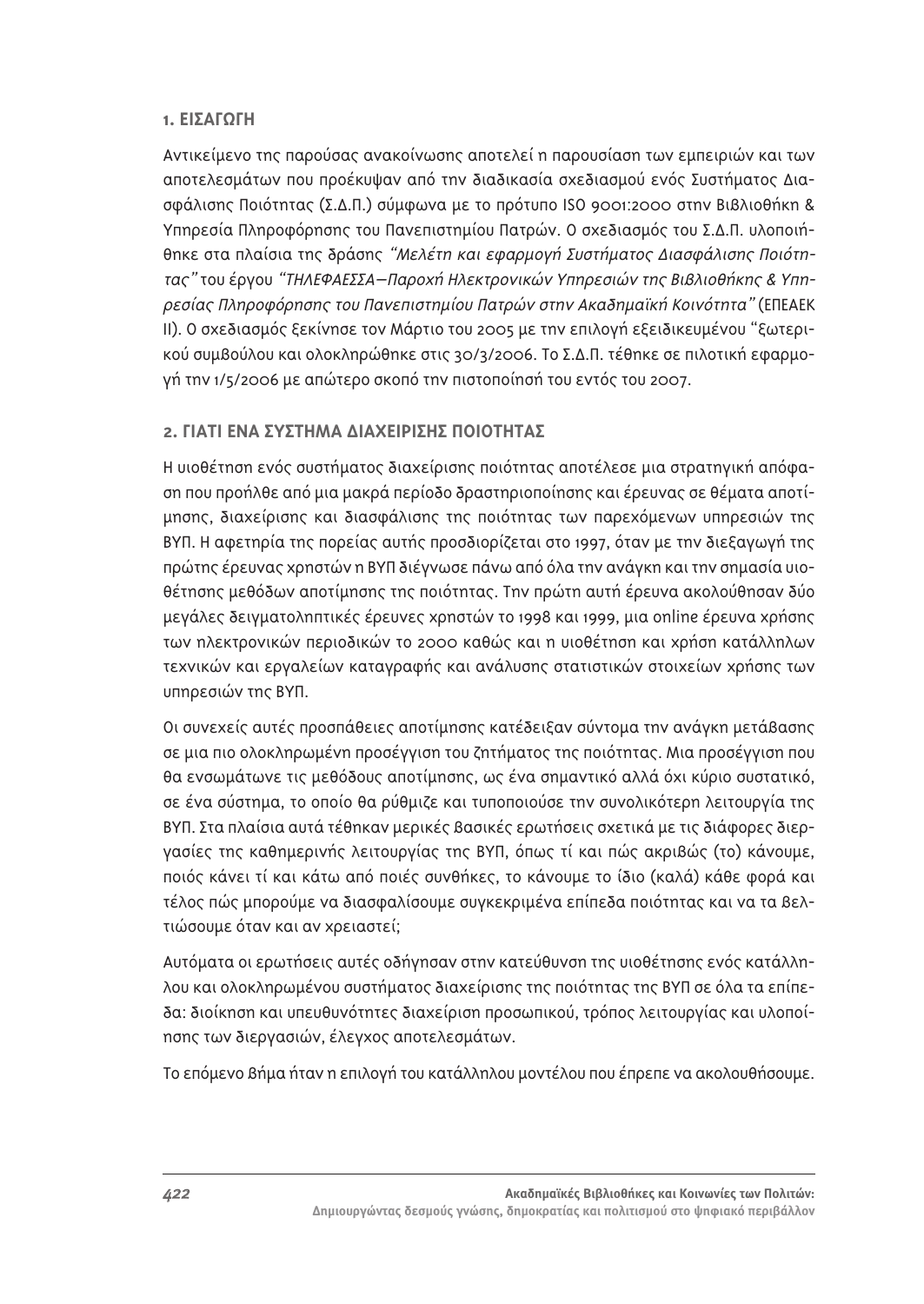## **3. ΜΟΝΤΕΛΑ ΔΙΑΧΕΙΡΙΣΗΣ ΠΟΙΟΤΗΤΑΣ**

Η υιοθέτηση συστημάτων διαχείρισης ποιότητας από τον κλάδο των υπηρεσιών ανάγεται στην δεκαετία του 1980, ενώ ο κλάδος των Βιβλιοθηκών και των υπηρεσιών πληροφόρησης άρχισε ενστερνίζεται παρόμοιες τάσεις στις αρχές της δεκαετίας του '90. Κυρίαρχα μοντέλα και προσεγγίσεις αποτελούν από τότε μέχρι σήμερα δύο φαινομενικά διαφορετικά, αν και όπως θα δούμε δυνητικά αλληλοσυμπληρούμενα μοντέλα: το μοντέλο της Ολικής Ποιότητας (Total Quality Management) και το μοντέλο διασφάλισης ποιότητας της σειράς ISO 9000.

## 3.1. Διαχείριση Ολικής Ποιότητας (Total Quality Management)

Το μοντέλο της Διαχείρισης Ολικής Ποιότητας (Δ.Ο.Π.) έχει τη καταγωγή του στις ιδέες και πρακτικές του Edward Deming να χρησιμοποιήσει στατιστικές τεχνικές μαζί με τις παραδοσιακές μεθόδους διοίκησης για τον έλεγχο της Βιομηχανικής παραγωγής και που υιοθετήθηκε και διαδόθηκε ευρέως από τις Ιαπωνικές επιχειρήσεις την μεταπολεμική περίοδο. Το μοντέλο θεμελιώθηκε περαιτέρω από τους Juran και Crosby και αποτελεί σε γενικές γραμμές μια φιλοσοφία η οποία χρησιμοποιεί μερικές Βασικές αρχές (δέσμευση, συμμετοχή, γνώση, συνεχής βελτίωση, εστίαση στον πελάτη αλλά και στους προμηθευτές κ.α.) και έναν μεγάλο αριθμό εργαλείων και τεχνικών (ομάδες Βελτίωσης, αποτίμηση ποιότητας, ανάπτυξη πολιτικών ποιότητας, στατιστικά ερναλεία κλπ.) με σκοπό να δημιουργηθούν σε έναν οργανισμό οι κατάλληλες δραστηριότητες και έννοιες της Δ.Ο.Π. σε πρακτικό επίπεδο (Brown & Wiele 1996). Η φιλοσοφία του μοντέλου της Δ.Ο.Π. είναι δυναμική, βασίζεται στη συνεχή βελτίωση και την αλλαγή και σχετίζεται άμεσα με την κουλτούρα και τις συμπεριφορές μέσα στον οργανισμό. Υπό αυτή την έννοια δίνει σε έναν οργανισμό μεγάλα περιθώρια ευελιξίας σε ότι αφορά τον σχεδιασμό και την υλοποίηση του μοντέλου για την διαχείριση και κυρίως την Βελτίωση της ποιότητας προς όφελος του πελάτη.

# 3.2. Διασφάλιση Ποιότητας (Quality Assurance)

Το μοντέλο της Διασφάλισης Ποιότητας (ΔΠ) αναπτύχθηκε την δεκαετία του '70 στη Μεγά- $\lambda$ η Βρετανία με την μορφή του προτύπου BS 5750 του British Standards Institution το οποίο εξελίχθηκε σε παγκόσμιο πρότυπο το 1987 με την μορφή της σειράς προτύπων ISO 9000. Η φιλοσοφία του προτύπου στηρίζεται στη χρήση προδιαγραφών που διέπουν μέρος ή το σύνολο των διεργασιών που λαμβάνουν χώρα στον οργανισμό αυτόν. Ο καθορισμός των προδιαγραφών και η συμμόρφωση με αυτές επιτυγχάνεται με την Βοήθεια ενός λιγότερο ή περισσότερο γραφειοκρατικού συστήματος σύμφωνα με τις οδηγίες του προτύπου (διαδικασίες, έντυπα καταγραφής και οδηγίες εργασίας), καθώς και από εσωτερικούς και κυρίως εξωτερικούς ελέγχους. Το μοντέλο δεν εξασφαλίζει την Βελτίωση της ποιότητας, τουλάχιστον άμεσα, αλλά διασφαλίζει το επίπεδο ποιότητας που μπορεί να επιτευχθεί με την τήρηση των καθορισμένων προδιαγραφών.

Aπό την εμφάνιση των προτύπων ΔΠ κατά ISO 9000 άρχισε μια διαρκής και έντονη συζή-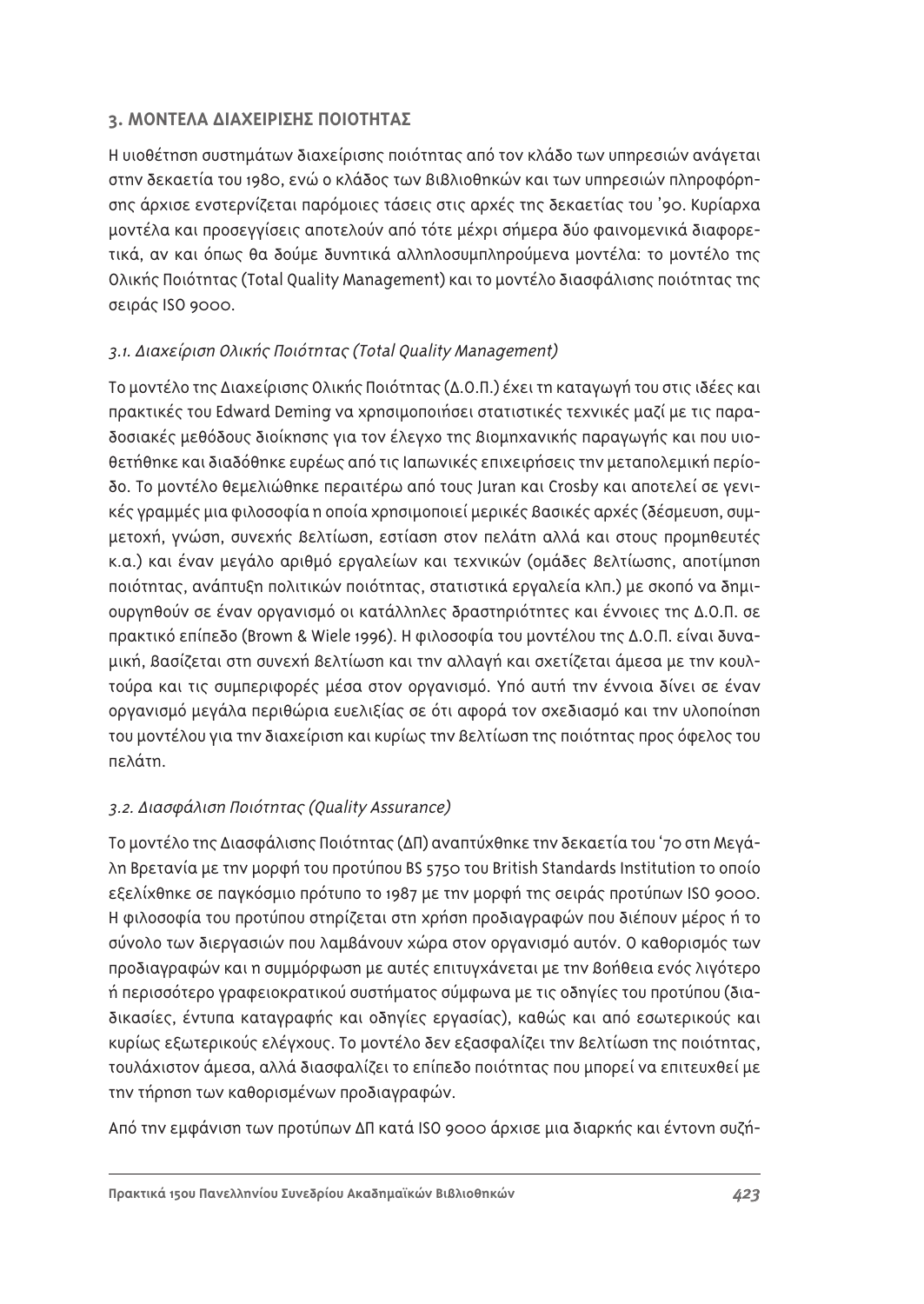τηση σχετικά με τα πλεονεκτήματα και μειονεκτήματα των δύο προσεγγίσεων. Στον Πίνακα 1 παρουσιάζονται Βασικές διαφορές των δύο προσεγγίσεων σε ότι αφορά τις μεθόδους και τους στόχους (Brown και Wiele 1996 και Johannsen 1994):

| Πίνακας 1: Διαφορές ISO 9000-ΔΟΛ          |                                                     |
|-------------------------------------------|-----------------------------------------------------|
| ISO 9000                                  | Διαχείριση Ολικής Ποιότητας                         |
| Τυποποίηση δραστηριοτήτων —<br>διεργασιών | Συνεχής βελτίωση μέσω κατάλληλων αλλαγών            |
| Χρήση ελέγχων και επιθεωρήσεων για        | Αυτο-αποτίμηση και συνεχής αλλαγή στόχων βελτίω-    |
| την συμμόρφωση με τις προδιαγραφές        | onc                                                 |
| Αυξημένη γραφειοκρατία λόγω των           | Δίνεται μεγαλύτερη έμφαση στην θεωρητική και        |
| διαδικασιών και εντύπων                   | πρακτική συμμετοχή του ανθρώπινου δυναμικού         |
| Συμμόρφωση με προδιαγραφές                | Ενημέρωση και ικανοποίηση πελάτη                    |
| Συγκεκριμένος τελικός στόχος μέσω         | Συνεχής και ατέρμονη πορεία για την Βελτίωση της    |
| της πιστοποίησης                          | ποιότητας                                           |
| Εσωστρεφής προσέγγιση των                 | Έμφαση στην οργάνωση και τις σχέσεις μέσα και έξω   |
| διεργασιών                                | από τον οργανισμό                                   |
| Οι στόχοι καθορίζονται εσωτερικά βάση     | Οι στόχοι καθορίζονται βάση συγκριτικών διαδικασιών |
| των δυνατοτήτων του οργανισμού            | με άλλους οργανισμούς                               |
| Οι στατιστικές μέθοδοι χρησιμοποιού-      | Οι στατιστικές μέθοδοι χρησιμοποιούνται εξαντλητικά |
| νται ως απλές τεχνικές ανάλυσης           | με στόχο την κατανόηση κάθε μεταβολής στις          |
| δεδομένων                                 | διεργασίες                                          |

Στην διεθνή βιβλιογραφία η κριτική επικεντρώνεται στα μειονεκτήματα του ISO 9000 έναντι του μοντέλου της Δ.Ο.Π. εστιάζοντας κυρίως στον γραφειοκρατικό χαρακτήρα του, στην έλλειψη ευελιξίας λόγω της ανάγκης συμμόρφωσης στις διαδικασίες και προδιαγραφές και κυρίως στο ότι εντέλει η διασφάλιση ενός επιπέδου ποιότητας βάση καθορισμένων προδιαγραφών δεν σημαίνει ότι διασφαλίζεται ή ακόμα περισσότερο επιτυγχά-Vεται και ένα ικανοποιητικό επίπεδο ποιότητας στις υπηρεσίες–προϊόντα προς τους πελάτες. Από την άλλη η συνεχής πορεία Βελτίωσης που προϋποθέτει η Δ.Ο.Π. χωρίς ένα ορατό στόχο, όπως αυτός της πιστοποίησης στην περίπτωση του ISO, και κυρίως το εύρος και το εξειδικευμένο των γνώσεων αλλά και η κουλτούρα και γενικότερα το πνευματικό επίπεδο που απαιτούνται από τους εμπλεκόμενους σε ένα μοντέλο Δ.Ο.Π. καθιστά πολλές Φορές ουτοπική την επιτυχή λειτουργία ενός τέτοιου μοντέλου σε έναν οργανισμό. Συμπερασματικά η άποψη που επικρατεί πλέον είναι ότι η Δ.Π. ουσιαστικά αποτελεί ένα υποσύ-VOλο της Δ.Ο.Π. και πολλές φορές το πρώτο και πολύ σημαντικό σκαλοπάτι για την εφαρμογή της Δ.Ο.Π. σε ένα οργανισμό.

## **4. ΕΠΙΛΟΓΗ ΤΟΥ ΜΟΝΤΕΛΟΥ ΔΙΑΣΦΑΛΙΣΗΣ ΠΟΙΟΤΗΤΑΣ**

Συνοψίζοντας τη διεθνή Βιβλιογραφία και εμπειρία καθώς και την μελέτη των δύο μοντέλων τέθηκε το ζήτημα της επιλογής του κατάλληλου μοντέλου για την περίπτωση της ΒΥΠ.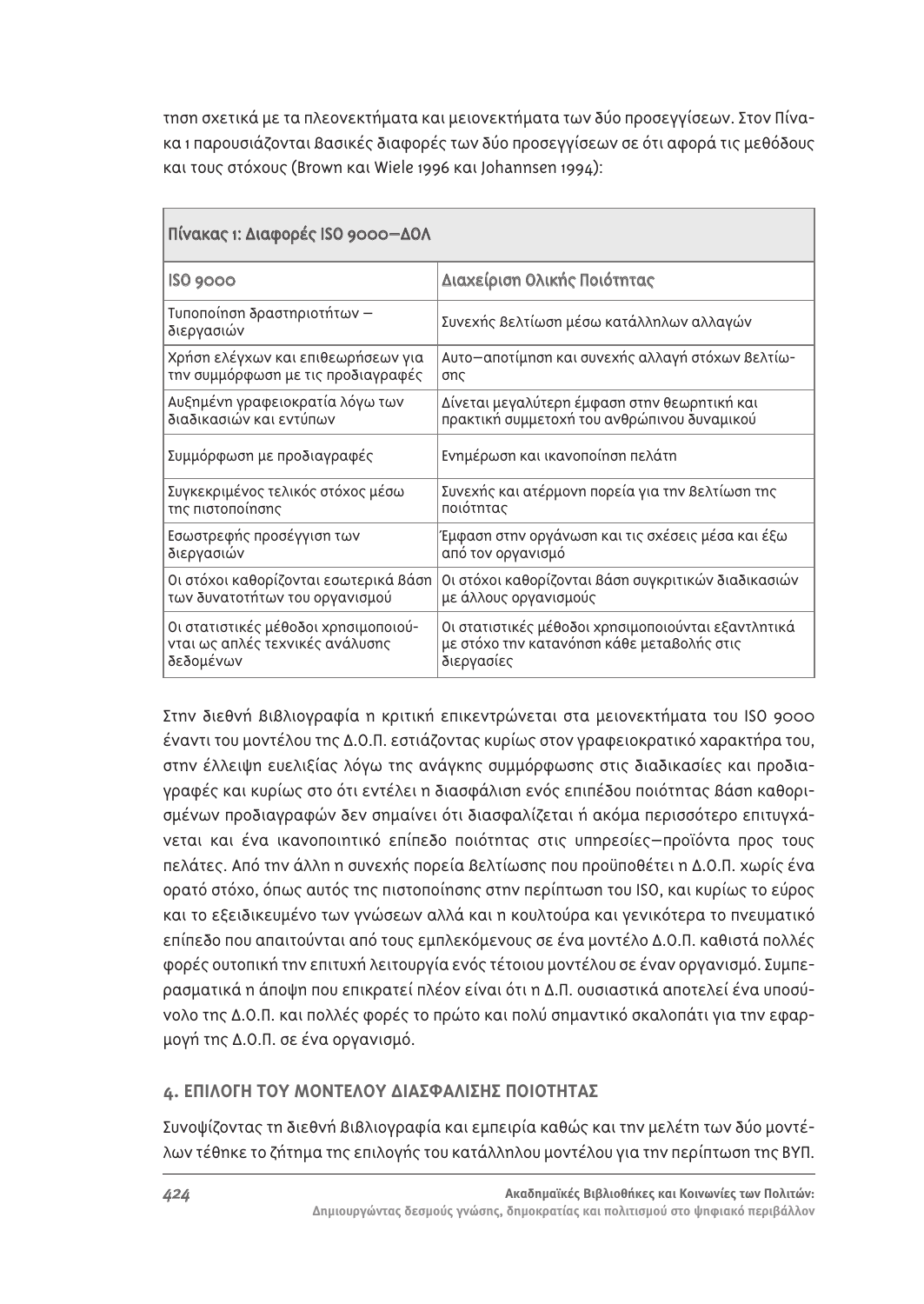Η τελική απόφαση ελήφθη βάσει της διεθνούς εμπειρίας, των δεδομένων λειτουργίας της BΥΠ, των χαρακτηριστικών των δύο μοντέλων και των στόχων της ΒΥΠ.

Διεθνής εμπειρία: Στο τέλος της δεκαετίας το '90 τα συστήματα διασφάλισης ποιότητας γνώριζαν μια ικανοποιητική εξάπλωση σε παγκόσμιο επίπεδο ενώ η αναγνωρισιμότητα του σήματος ISO ήταν ήδη υψηλή. Το 2000 στην Ελλάδα 2.173 οργανισμοί είχαν πιστοποιηθεί κατά ISO 9000 έναντι 18 μόλις το 1993, ενώ οι αντίστοιχοι αριθμοί στην Ευρώπη ήσαν 220.127 Και 23.093 (ISO Survey 2001). Η αντίστοιχη έρευνα του 2004, οπότε και είχε τελειώσει η μεταβατική περίοδος από τα πρότυπα ISO 9001/2/3:1994 στο ISO 9001:2000, ανέβαζε τον αριθμό για την Ελλάδα στους 2.572 οργανισμούς και στην Ευρώπη στους 326.895. Aπό τις αρχές του 1990 μεγάλος αριθμός Βιβλιοθηκών πειραματίζονται συστηματικά με διαδικασίες αποτίμησης της ποιότητας των υπηρεσιών τους, ενώ οι μεγαλύτερες από αυτές άρχισαν να διερευνούν τις πιθανότητες υιοθέτησης "χαλαρών" συστημάτων Δ.Ο.Π. Τα μέσα της δεκαετίας βρίσκουν τις Σκανδιναβικές χώρες και την Μ. Βρετανία να ερευ-VOÚV το θέμα της διασφάλισης ποιότητας στις Βιβλιοθήκες (Nordic Information Quality Project, University of Central Lancashire), ενώ οι πρώτες Βιβλιοθήκες αποκτούν πιστοποιητικό κατά ISO 9000.

Δεδομένα BYΠ–Χαρακτηριστικά μοντέλων: Όσο και αν ο χώρος της ανώτατης εκπαίδευσης χαρακτηρίζεται από ιδιαιτερότητες, η ΒΥΠ δεν παύει να αποτελεί τμήμα ενός τυπικού δημόσιου οργανισμού με αρκετά από τα γνωστά προβλήματα σε ότι αφορά τη γραφειοκρατία, τις συνθήκες εργασίας, την αποδοτικότητα, την ευελιξία και τον καθορισμό αρμοδιοτήτων και ευθυνών. Με αυτό κατά νου, Βασική προϋπόθεση για την επιλογή ενός μοντέλου ήταν το ποιό μοντέλο θα μπορούσε να λειτουργήσει καλύτερα στην ΒΥΠ. Μια πρώτη προσέγγιση ήταν το ερώτημα αν η υφιστάμενη γραφειοκρατία μπορούσε να ενσωματωθεί, να λειτουργήσει και να βοηθήσει την υπόθεση της ποιότητας αντί να την καταπνίγει. Η δομή του συστήματος διασφάλισης ποιότητας (Σ.Δ.Π.) κατά ISO 9001 δίνει αυτή τη δυνατότητα καθώς όντας έντονα γραφειοκρατική και η ίδια παρέχει τέτοιες δυνατότητες. Το γεγονός αυτό συνιστά Βασικό πλεονέκτημα καθώς οργανώνονται οι διάφορες γραφειοκρατικές διαδικασίες με τις ελάχιστες δυνατές αναταράξεις.

Η γραφειοκρατική δομή του ISO στηρίζεται στην αναλυτική καταγραφή των διαφόρων προδιαγραφών και διαδικασιών, την καταγραφή και τήρηση των πεπραγμένων, αναλυτικές οδηγίες εργασίας καθώς μια αναλυτική διαδικασία ελέγχου και παρακολούθησης του συνόλου των διαδικασιών και του συστήματος. Πέρα από τα προβλήματα της δομής αυτής, n όλη οργάνωση των διεργασιών και του τρόπου υλοποίησής τους αποτελεί σημαντικό πλεονέκτημα για την ορθολογική ροή αλλά και την συνέχεια κάθε εργασίας. Το ISO κατηγορείται συνήθως, κυρίως ως συνέπεια της γραφειοκρατικής δομής του, ως ένα δυσκίνητο σύστημα σε ότι αφορά πιθανές αλλαγές τόσο του συστήματος αυτού καθ' αυτού όσο και στις ελεγχόμενες από αυτό διεργασίες του οργανισμού. Η πραγματικότητα είναι ότι αυτό ισχύει σε ένα μικρό βαθμό μόνο, καθώς τα πάντα σε ένα Σ.Δ.Π. μπορούν να αλλάξουν και μάλιστα όποτε και όσες φορές αυτό κρίνεται απαραίτητο από τον οργανισμό. Απλά όλες οι αλλαγές πρέπει να γίνουν, καταγραφούν και ελεγχθούν σύμφωνα με τον προβλεπόμενο από το Σ.Δ.Π. τρόπο. Αυτό από την άλλη εξασφαλίζει ότι για κάθε αλλαγή σε κάποια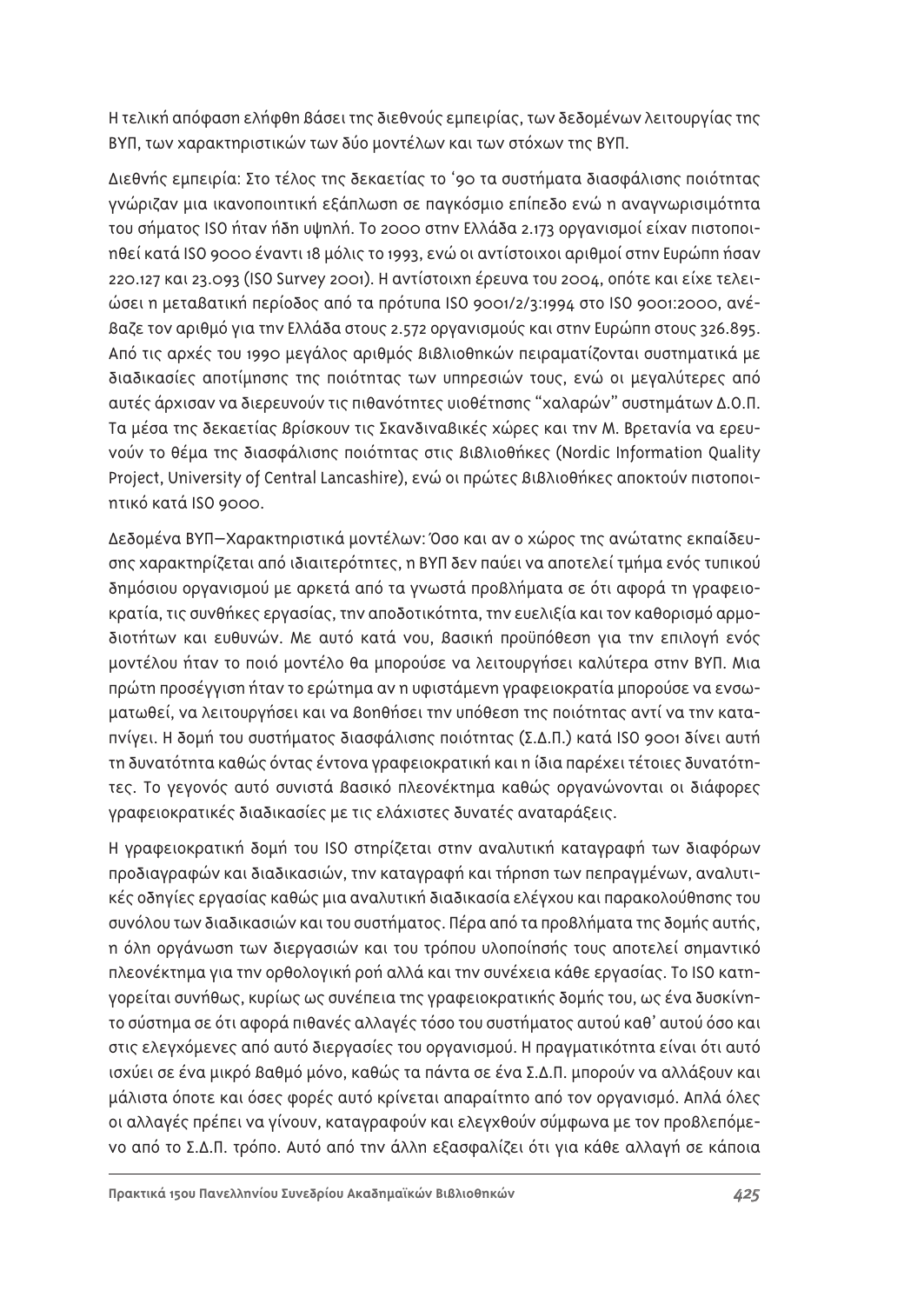διεργασία ή διαδικασία, θα υλοποιηθούν και όλες οι απαραίτητες αλλαγές στις υπόλοιπες διεργασίες ή διαδικασίες που αλληλεπιδρούν μεταξύ τους. Τέλος η πλήρης καταγραφή των πεπραγμένων αν και σε ορισμένα σημεία είναι ή φαντάζει υπερβολική, εντούτοις είναι Βασική προϋπόθεση για την ανάλυση των δεδομένων, την λήψη διορθωτικών μέτρων και εντέλει την Βελτίωση των διαφόρων διεργασιών και των τελικών υπηρεσιών-προϊόντων.

Ένα Σ.Δ.Π. όπως το ISO 9001 προσφέρει στον οργανισμό έναν οδηγό για την καθημερινή λειτουργία του σύμφωνα με τις προδιαγραφές και τους όρους που αυτός θέτει, αλλά πάντα σε απόλυτη συμβατότητα με τους περιορισμούς του προτύπου. Πολλές φορές αυτό στραγγαλίζει και περιορίζει τον οργανισμό και το ανθρώπινο δυναμικό του αναφορικά με θέματα ευελιξίας, πρωτοβουλιών και καινοτομίας, αλλά τουλάχιστον καθοδηγεί τον οργανισμό σε συγκεκριμένους και ρεαλιστικά οριοθετημένους στόχους.

Από την άλλη τα συστήματα Δ.Ο.Π. αποτελούν μια φιλοσοφία ακόμα "ξένη" για την χώρα μας και τις εργασιακές συνθήκες. Βασικές έννοιες του Δ.Ο.Π., όπως η ομαδική εργασία ή η συνεχής αλλαγή για την Βελτίωση δείχνουν αταίριαστες προς το παρόν με την διοικητική και εργασιακή κουλτούρα του Ελληνικού Δημοσίου ιδιαίτερα όταν έννοιες όπως υπευθυνότητα και αρμοδιότητες που εμφανίζονται στο ISO ταιριάζουν καλύτερα στις υπάρχουσες δομές λειτουργίας.

Ένα σύστημα Δ.Ο.Π. παρέχει πραγματικά τρομερά περιθώρια ευελιξίας και επιλογών για την πορεία προς την ποιότητα σε σχέση με τον ολιγοδιάστατο ή κατά πολλούς μονοδιάστατο χαρακτήρα του ISO. Αυτό ταυτόχρονα αποτελεί και ένα σοβαρό πρόβλημα ιδιαίτερα για μικρούς ή από την φύση τους Βραδυκίνητους οργανισμούς, καθώς δυσκολεύει την επιλογή της σωστής για αυτούς πορείας. Είναι χαρακτηριστικό ότι οι τρεις γκουρού της Δ.Ο.Π., Deming, Juran και Crosby, ακολουθούν περισσότερο ή λιγότερο διαφορετικές μεταξύ τους προσεγγίσεις για την εφαρμογή ενός συστήματος Δ.Ο.Π. σε έναν οργανισμό.

Ένα από τα μεγαλύτερα πλεονεκτήματα της Δ.Ο.Π. είναι ο στόχος της συνεχούς Βελτίωσης της ποιότητας των παρεχόμενων προϊόντων και η ικανοποίηση των πελατών, για τους οποίους φυλάσσει δεσπόζουσα και ενεργή θέση στο σύστημα. Αντίθετα οι στόχοι ενός Σ.Δ.Π. είναι πιο μετριοπαθείς χωρίς αυτό να σημαίνει ότι δεν μπορούν να υλοποιηθούν συμπληρωματικά μέτρα βελτίωσης σύμφωνα με την φιλοσοφία της Δ.Ο.Π. Άλλωστε σύμφωνα με την Βιβλιογραφία η υιοθέτηση ενός Σ.Δ.Π. όχι μόνο δεν εμποδίζει μια πιθανή πορεία προς ένα σύστημα Δ.Ο.Π., αλλά αποτελεί ένα πρώτο Βήμα προς αυτό το σκοπό προετοιμάζοντας και διευκολύνοντας τον οργανισμό να υλοποιήσει ένα σύστημα Δ.Ο.Π. στο μέλλον.

Τέλος τίθεται το θέμα του κινήτρου: η αέναη διαδικασία βελτίωσης της ποιότητας που προτείνει η Δ.Ο.Π. προσβλέπει σε μέσο–μακροχρόνια αποτελέσματα που πολλές φορές δεν γίνονται αντιληπτά από το μέσο στέλεχος ή εργαζόμενο λόγω ίσως και της ατέρμονης προσπάθειας συνεχούς Βελτίωσης με την θέσπιση νέων στόχων. Αντίθετα ένα ΣΠΔ κατά ISO προσφέρει ένα πιο χειροπιαστό και χρονικά οριοθετημένο κίνητρο, αυτό της πιστοποίησης του συστήματος από έναν εξωτερικό φορέα. Ένα κίνητρο που ανανεώνεται διαρκώς,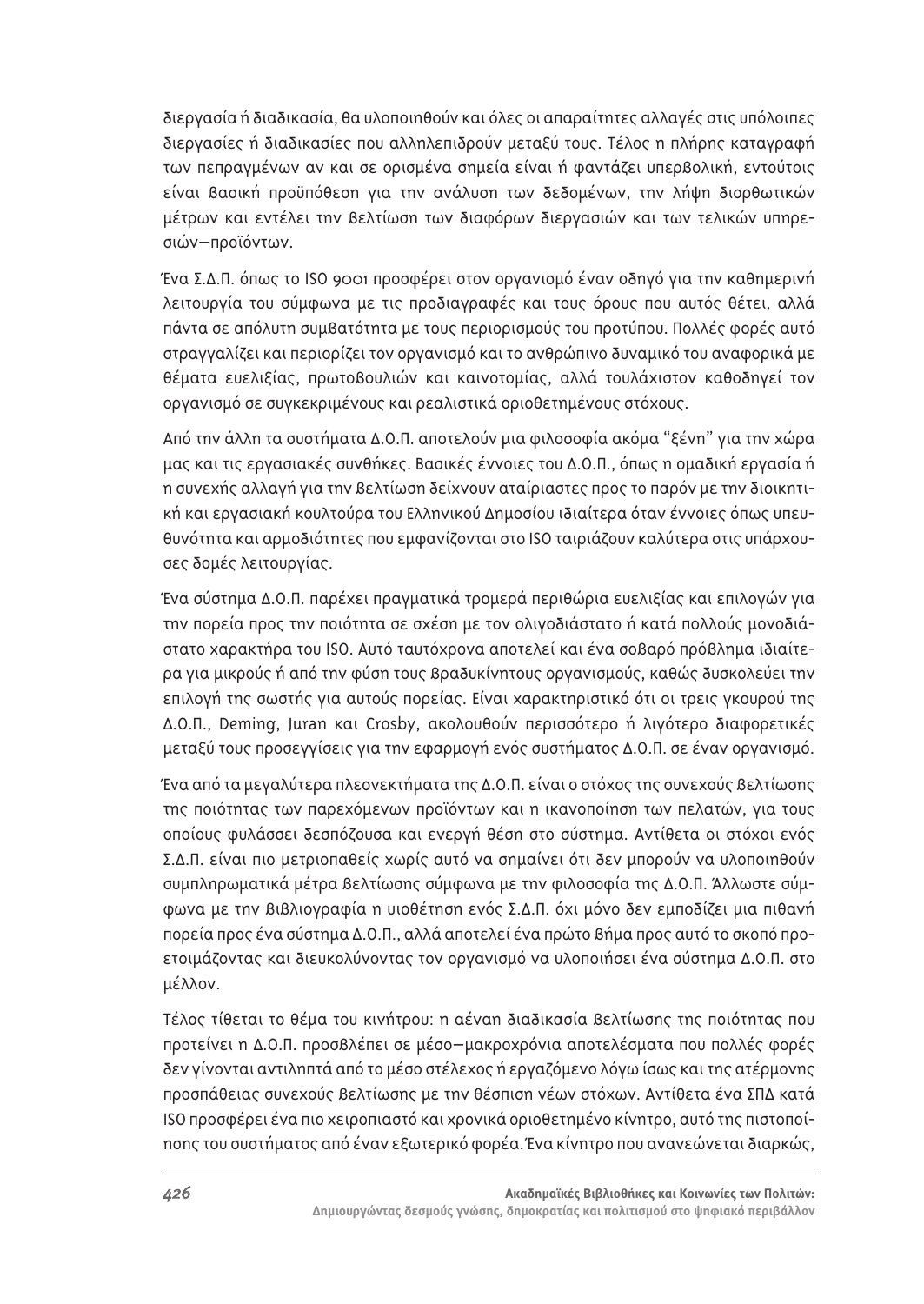αν ο οργανισμός θέλει να διατηρήσει αυτό το πιστοποιητικό σε ισχύ.

Επιλογή και στόχοι της ΒΥΠ: Λαμβάνοντας υπόψη όλα τα παραπάνω η ΒΥΠ από το 2001 έλαβε την πολιτική απόφαση να σχεδιάσει και υιοθετήσει ένα Σ.Δ.Π. κατά ISO 9001:2000 με συγκεκριμένους στόχους:

- την ορθολογική οργάνωση και τυποποίηση διεργασιών και λειτουργιών Βάση συγκεκριμένων λειτουργικών διαδικασιών,
- \* τη δέσμευση της διοίκησης και του προσωπικού στην τήρηση συγκεκριμένων διαδικασιών λειτουργίας και στη συνεχή προσπάθεια επίτευξης προκαθορισμένων στόχων,
- $\cdot$  τη συνεχή και έγκυρη καταγραφή και παρακολούθηση των διεργασιών και λειτουρνιών.
- τη βελτίωση και διασφάλιση της ποιότητας των υπηρεσιών,
- την τεκμηρίωση της πορείας και των αποτελεσμάτων της Βιβλιοθήκης,
- τη διαρκή και ενεργό συμμετοχή του προσωπικού στις διαδικασίες λήψης αποφάσεων, σχεδιασμού και εκπαίδευσης.

## **5. Η ΠΡΟΣΕΓΓΙΣΗ ΤΗΣ ΒΥΠ ΣΤΟΝ ΣΧΕΔΙΑΣΜΟ**

Κατά την φάση του σχεδιασμού του Σ.Δ.Π. η ΒΥΠ ακολούθησε μια προσεκτική προσέγγιση των διαφόρων θεμάτων με στόχο την ανάπτυξη ενός βέλτιστου συστήματος συμβατού με τις απαιτήσεις του προτύπου αλλά υλοποιήσιμου και αποδεκτού από το προσωπικό και λαμβάνοντας υπόψη τις θεσμικές και λειτουργικές ιδιαιτερότητές της.

Αναλυτικά οι φάσεις σχεδιασμού είχαν ως εξής:

#### • επιλογή του κατάλληλου συμβούλου

Ο ρόλος του συμβούλου στην διαμόρφωση ενός Σ.Δ.Π. είναι καταλυτικός και ιδιαίτερα όταν πρόκειται για εφαρμογή ενός Σ.Δ.Π. στον τομέα των υπηρεσιών, καθώς η εφαρμογή του προτύπου στις υπηρεσίες της Ελλάδος είναι μια σχετική πρόσφατη εξέλιξη με αποτέλεσμα την έλλειψη σχετικής εμπειρίας των Ελλήνων συμβούλων. Η επιλογή του συμβούλου της ΒΥΠ έγινε βάσει συγκεκριμένων κριτηρίων και προδιαγραφών: επαγγελματική και τεχνική ικανότητα εταιρείας συμβούλου, δημιουργία και επαρκής στελέχωση ειδικής ομάδας εργασίας, ικανότητα και συναφής εμπειρία μελών ομάδας εργασίας, ρεαλιστικό xρονοδιάγραμμα, σχέδιο εκπαίδευσης προσωπικού και υποστήριξης της ΒΥΠ στην πιλοτική εφαρμογή και στην διαδικασία πιστοποίησης. Παρ' όλα αυτά η επιλογή ενός συμβούλου υπόκεινται πάντα σε διάφορους τυπικούς και οικονομικούς περιορισμούς που θέτει n σχετική νομοθεσία για τις δημόσιες προμήθειες και συμβάσεις που πιθανόν να οδηγήσει στην επιλογή του φθηνότερου και όχι απαραίτητα του καλύτερου.

# · η καταγραφή της υφιστάμενης κατάστασης λειτουργίας και ο προσδιορισμός των αδύνατων σημείων και των ασυμβατοτήτων με το πρότυπο σύμφωνα με την Διαγνωστική μελέτη

Η καταγραφή της υφιστάμενης κατάστασης αν και αποτελεί με την μορφή της Διαγνωστικής Μελέτης αναπόσπαστο μέρος της διαδικασίας σχεδιασμού ενός Σ.Δ.Π., είχε ήδη ξεκι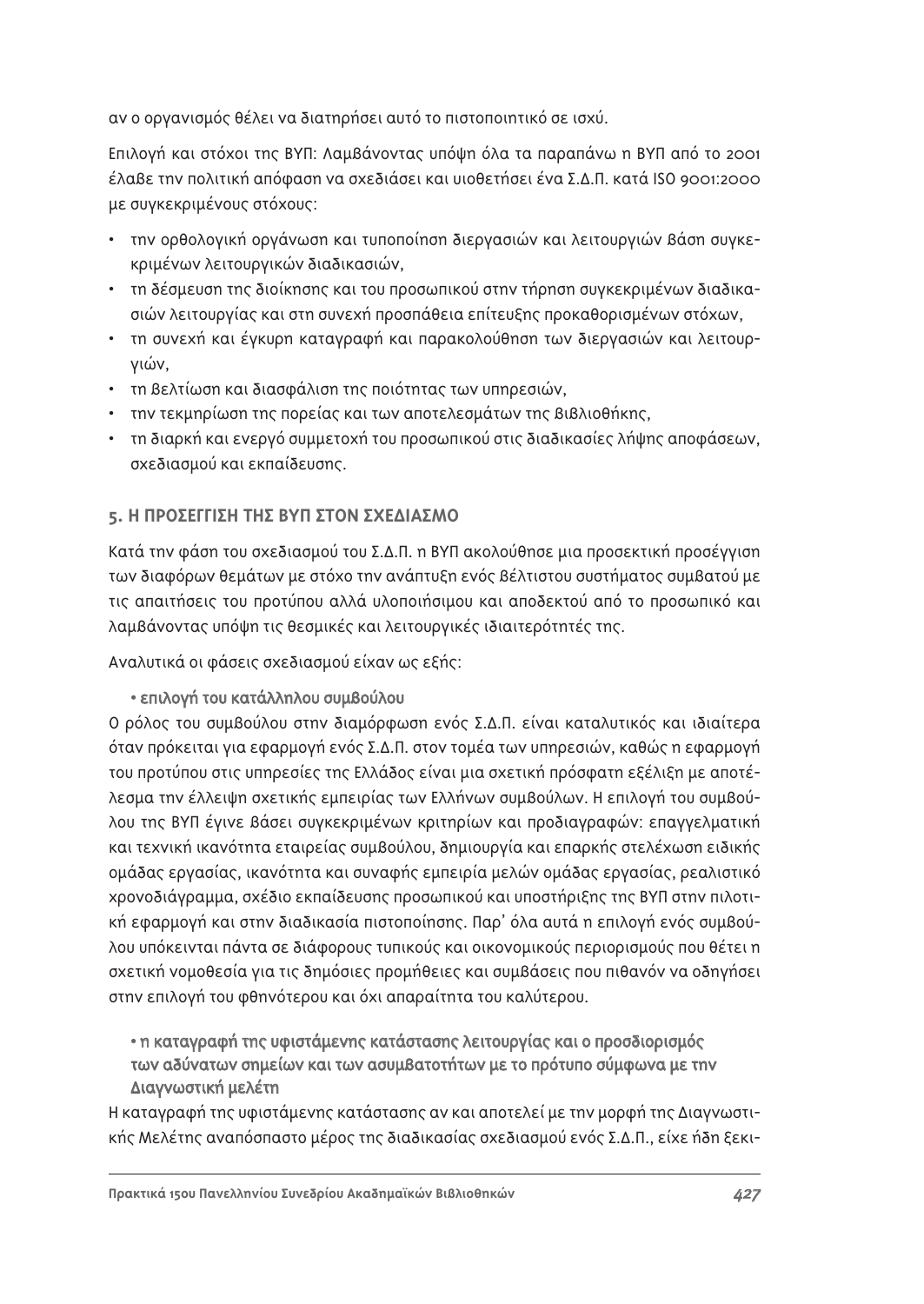νήσει να υλοποιείται με ευθύνη της ΒΥΠ πολύ νωρίτερα, από το στάδιο σύνταξης των προδιαγραφών επιλογής του συμβούλου, αφ' ενός για να εξεταστούν και τεθούν πιθανά κριτήρια που θα έπρεπε να πληρούν οι υποψήφιοι σύμβουλοι και αφ' ετέρου για να αποτυπωθεί ξεκάθαρα το σύνολο των διερνασιών που ελάμβαναν χώρα στην ΒΥΠ. Η ολοκλήρωση της Διαγνωστικής Μελέτης με βάση την υφιστάμενη κατάσταση λειτουργίας προσδιόρισε τις αδυναμίες στη λειτουργία της ΒΥΠ και κυρίως τις ασυμβατότητες με τις απαιτήσεις του προτύπου. Με βάση αυτά τα συμπεράσματα προτάθηκαν οι πρώτες βασικές αλλαγές σε επίπεδο διεργασιών και λειτουργίας αλλά και μια αρχική εκδοχή ενός Σ.Δ.Π. κατάλληλου για την ΒΥΠ.

## • η ενσωμάτωση ή μη υφιστάμενων υπηρεσιών και διεργασιών της Βιβλιοθήκης στο Σ.Δ.Π.

Η επόμενη απόφαση σε συνεργασία με τον Σύμβουλο αφορούσε στο τι ακριβώς θέλαμε να πιστοποιήσουμε. Οι επιλογές ήσαν δύο: συγκεκριμένες διεργασίες–υπηρεσίες (π.χ. Διαδανεισμός, Καταλογογράφηση) ή το σύνολο των λειτουργιών. Η επιλογή ήταν σχεδόν προειλημμένη. Στο Σ.Δ.Π. θα συμπεριλαμβάνονταν όλες οι διεργασίες και λειτουργίες της ΒΥΠ με εξαίρεση τον σχεδιασμό προϊόντων–υπηρεσιών. Αυτό γιατί αφ' ενός ο σχεδιασμός υπηρεσιών δεν αποτελεί πραγματικά μια διεργασία που υλοποιείται σε σταθερή βάση και μάλλον σπάνια και αφ' ετέρου γιατί υπόκειται στην περίπτωση της ΒΥΠ σε παράγοντες τις περισσότερες φορές μη ελεγχόμενους (μη ελεγχόμενη χρηματοδότηση, διαφορετικές διαδικασίες υλοποίησης κατά περίπτωση, εξάρτηση από υλικό προμηθευτών κλπ.).

### • η προσπάθεια ελαχιστοποίησης δραστικών αλλαγών όπου αυτό ήταν δυνατόν

Ένα από τα βασικά κριτήρια επιλογής του ISO 9001 ήταν η δυνατότητα να ενσωματώσουμε, εξορθολογίσουμε και τυποποιήσουμε στο Σ.Δ.Π. Βασικές γραφειοκρατικές διεργασίες και λειτουργίες της ΒΥΠ. Υπό αυτή την έννοια κρίθηκε σκόπιμο να εξεταστούν λύσεις που να επιφέρουν τις λιγότερες δυνατές αλλαγές τουλάχιστον σε διεργασίες που η διαγνωστική μελέτη δεν διέκρινε ασυμβατότητες με τις απαιτήσεις του προτύπου, χωρίς αυτό να σημαίνει ότι δεν θα γίνονταν διορθωτικές παρεμβάσεις σε αυτές. Για παράδειγμα για τις περισσότερες ηλεκτρονικές υπηρεσίες τα απαραίτητα "έντυπα" που απαιτεί το πρότυπο ήδη υπήρχαν και φυλάσσονταν από την ΒΥΠ. Με αυτό τον τρόπο θα μπορούσαμε να πετύχουμε ψηλό βαθμό "συνέχειας" με την προηγούμενη κατάσταση και να εξασφαλίσουμε την μέγιστη δυνατή αποδοχή του νέου συστήματος από το προσωπικό.

#### • αυξημένη και ουσιαστική συμμετοχή προσωπικού-Ομάδες εργασίας

Τέλος Βασική συνιστώσα στο σχεδιασμό του Σ.Δ.Π. αποτέλεσε η ενεργή συμμετοχή του προσωπικού της ΒΥΠ με στόχο το βέλτιστο και ευρύτερα αποδεκτό σύστημα και την κατανόηση των στόχων και της σημασίας του συστήματος. Σύμφωνα με τις απαιτήσεις του προτύπου ορίστηκε Υπεύθυνος Διασφάλισης Ποιότητας (Υ.Δ.Π.) καθώς και υπεύθυνοι για το σύστημα σε κάθε τμήμα της ΒΥΠ. Ο σύμβουλος σε συνεργασία με τον Υ.Δ.Π. θα διαμόρφωναν την δομή και τα συστατικά του Σ.Δ.Π., τα οποία θα αποτελούσαν υλικό για μελέτη και επεξεργασία από τους υπευθύνους των τμημάτων σε συνεργασία με όλο το προσωπικό. Οι παρατηρήσεις και προτάσεις προωθούνταν στον Σύμβουλο για την διαμόρφωση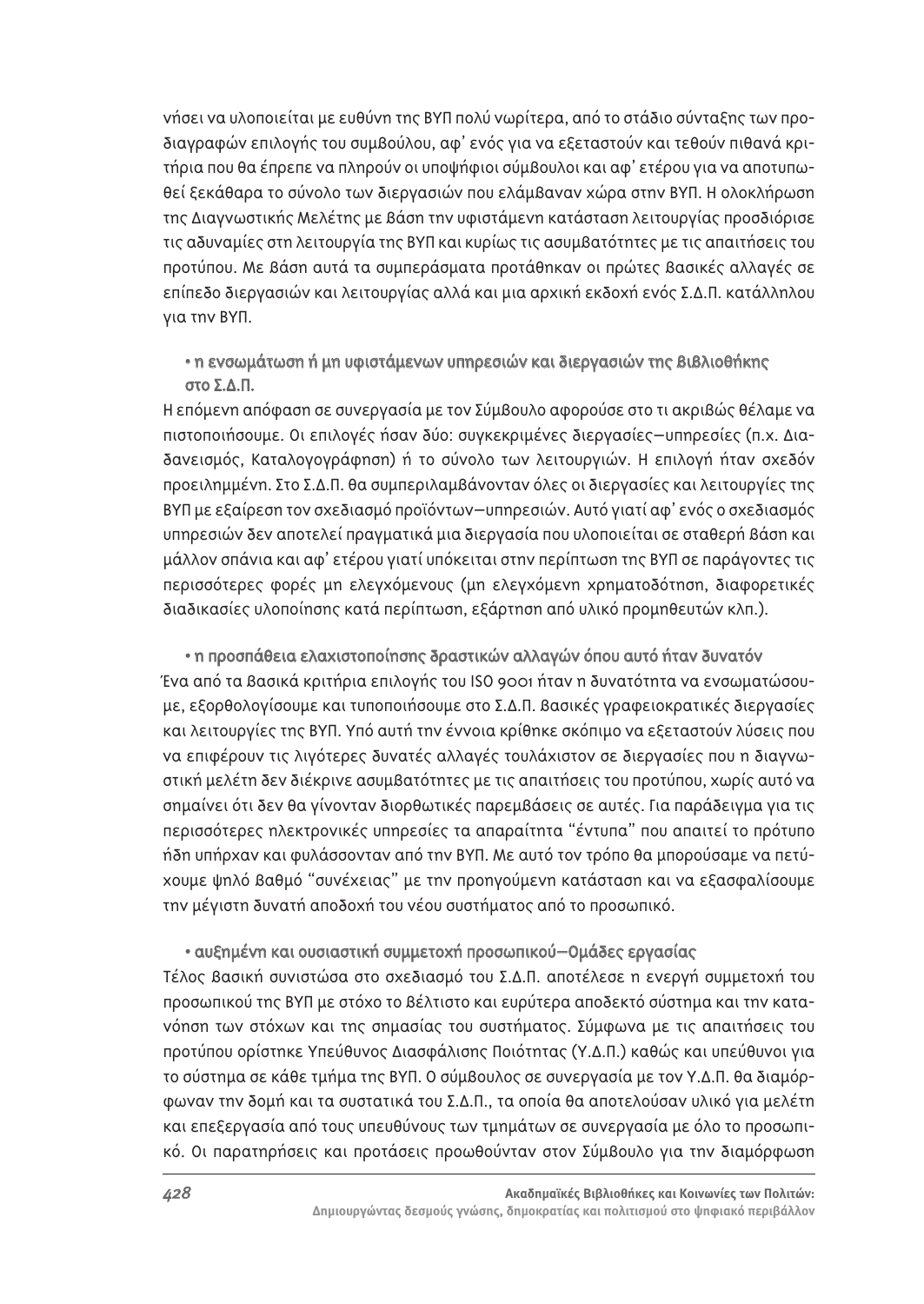των επιμέρους διαδικασιών και εντύπων του Σ.Δ.Π. και τα οποία επέστρεφαν πίσω στην ΒΥΠ για διαβούλευση και μελέτη κ.ο.κ.

## **6. ΤΟ Σ.Δ.Π. ΤΗΣ ΒΥΠ**

Το Σ.Δ.Π. της ΒΥΠ όπως διαμορφώθηκε από τον σύμβουλο σε συνεργασία με τις ομάδες εργασίας της ΒΥΠ πριν την πιλοτική εφαρμογή του, αποτελεί ένα τυπικό σύστημα ISO 9001:2000. Η τεκμηρίωση του συστήματος αποτελείται από 4 Βασικές ενότητες:

# • Εγχειρίδιο ποιότητας

Το εγχειρίδιο είναι ένα έγγραφο το οποίο καθορίζει την Πολιτική Ποιότητας της ΒΥΠ και περιγράφει το πεδίο και τον τρόπο εφαρμογής του Συστήματος. Ουσιαστικά αναφέρεται στο Σ.Δ.Π. σε στρατηγικό επίπεδο και καταγράφει τους στόχους, την δομή και τα συστατικά του Σ.Δ.Π. και δεν αποτελεί λειτουργικό εργαλείο του. Παρ' όλα αυτά αποτελεί ελεγχόμενο έγγραφο του συστήματος και κάθε αλλαγή στην δομή του Σ.Δ.Π. πρέπει να αποτυπώνεται και τεκμηριώνεται σε αυτό.

Με την έννοια ελενχόμενο έννραφο εννοείται κάθε έννραφο το οποίο διαμορφώνεται. μεταβάλλεται και φυλάσσεται σύμφωνα με σχετικές απαιτήσεις του συγκεκριμένου Σ.Δ.Π.

# • Λειτουργικές διαδικασίες

Οι λειτουργικές διαδικασίες αποτελούν τον κορμό του Σ.Δ.Π. σε τακτικό επίπεδο αν και, όπως στην περίπτωση της ΒΥΠ, μπορούν να αποτελέσουν και λειτουργικά έγγραφα όπως οι οδηγίες εργασίας, δηλαδή οδηγό στην καθημερινή λειτουργία του οργανισμού. Κάθε διαδικασία περιγράφει τον τρόπο λειτουργίας συγκεκριμένων συστατικών του Σ.Δ.Π. (π.χ. πώς ελέγχονται και κωδικοποιούνται τα έγγραφα του Σ.Δ.Π., πως γίνονται οι εσωτερικές επιθεωρήσεις του Σ.Δ.Π.) και πολλές από αυτές περιγράφουν και τον τρόπο υλοποίησης συγκεκριμένων διεργασιών της ΒΥΠ (π.χ. πως γίνονται οι προμήθειες, η καταλογογράφηση, η εκπαίδευση προσωπικού κλπ.). Οι διαδικασίες συσχετίζουν κάθε διεργασία με τα απαραίτητα έντυπα που πρέπει να συμπληρωθούν καθώς και τις αντίστοιχες οδηγίες εργασίας. Το Σ.Δ.Π. της ΒΥΠ και οι λειτουργικές διαδικασίες είναι δομημένα σε 5 άξονες:

- 1. Διαχείριση Σ.Δ.Π.: περιλαμβάνονται οι διαδικασίες ελέγχου, διακίνησης και αρχειοθέτησης όλων των εγγράφων του συστήματος.
- 2. Ευθύνες διοίκησης: αφορά στις διαδικασίες που περιγράφουν/καταγράφουν την πολιτική ποιότητας της ΒΥΠ, την δέσμευση της διοίκησης να εφαρμόσει πιστά το Σ.Δ.Π., τις ευθύνες και αρμοδιότητες των θέσεων και τμημάτων, τον τρόπο επικοινωνίας με εξωτερικούς φορείς αλλά και μέσα στη BYΠ και τέλος τον τρόπο ανασκόπησης του Σ.Δ.Π. σε τακτική βάση
- 3. Διαχείριση πόρων: αφορά σε διαδικασίες διαχείρισης και εκπαίδευσης του ανθρώπι-VOU δυναμικού, συντήρησης του εξοπλισμού και αντιμετώπισης Βλαβών και γενικότερα διαχείρισης του εργασιακού περιβάλλοντος μέσα στην ΒΥΠ.
- 4. Υλοποίηση προϊόντων-υπηρεσιών: αποτελεί τον Βασικό άξονα σε λειτουργικό επίπε-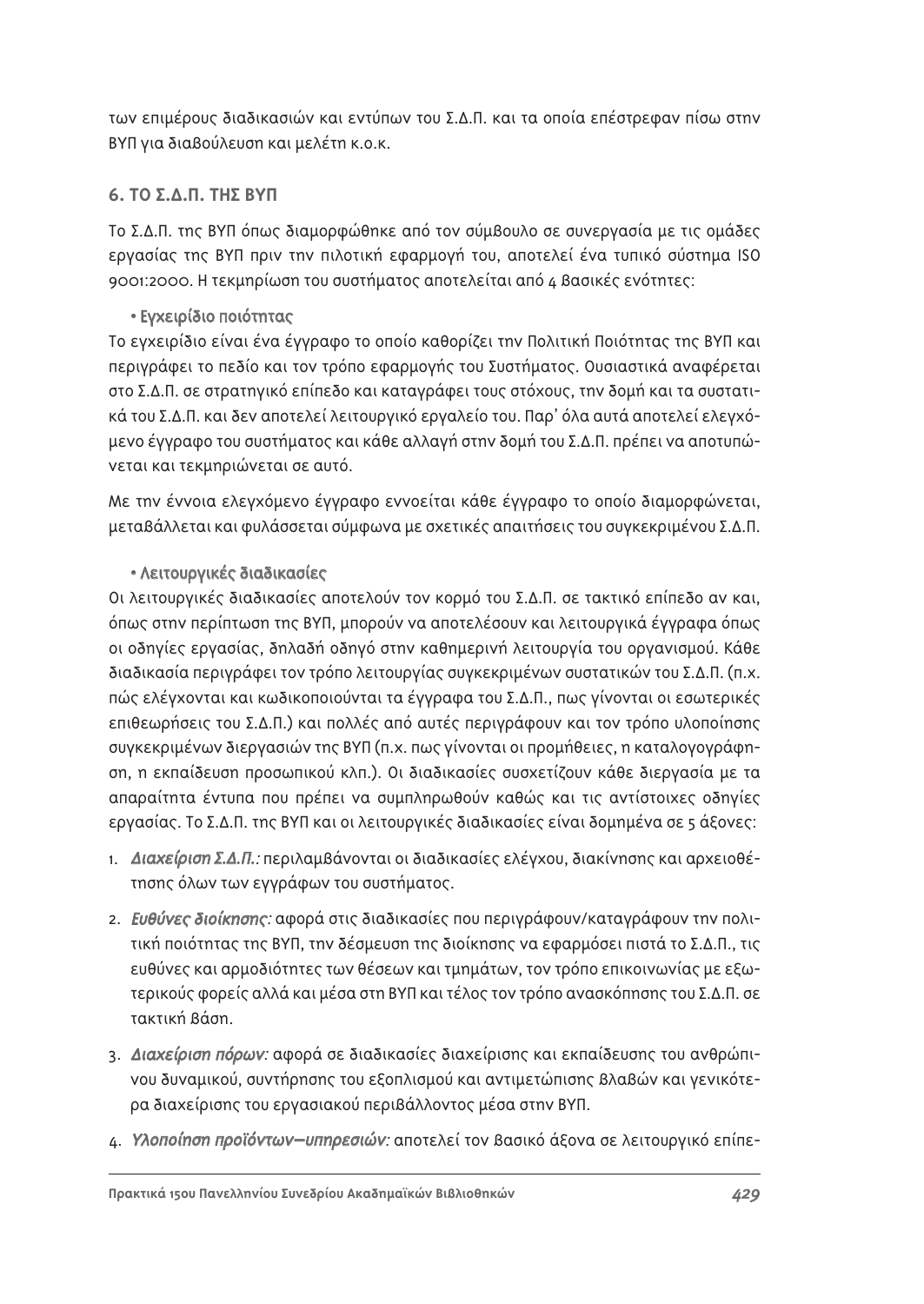δο, καθώς περιλαμβάνει όλες τις διαδικασίες που σχετίζονται με την υλοποίηση του συνόλου των διεργασιών και λειτουργιών της ΒΥΠ, όπως τη σύνταξη τεχνικών προδιαγραφών, την αξιολόγηση των προμηθευτών, τις προμήθειες αναλωσίμων και λειτουρ-VΙΚών υλικών, τον έλενχο και παραλαβή των υλικών, τον τρόπο αξιολόνησης της ΒΥΠ από τους χρήστες και τέλος τον τρόπο λειτουργίας όλων των τμημάτων της ΒΥΠ.

5. Μέτρηση, ανάλυση και βελτίωση: αφορά στις απαιτούμενες από το πρότυπο διαδικασίες επιθεώρησης του Σ.Δ.Π., καταγραφής και αντιμετώπισης των σημείων μη συμμόρφωσης, καταγραφής και ανάλυσης των καθορισμένων στατιστικών στοιχείων και δεικτών αποτίμησης, καθορισμού και παρακολούθησης στόχων βελτίωσης και λήψης των απαραίτητων προληπτικών και διορθωτικών ενεργειών.

## • Οδηγίες εργασίας

Αποτελούν πρακτικά έγγραφα που περιγράφουν αναλυτικά τον τρόπο υλοποίησης συγκεκριμένων διεργασιών της ΒΥΠ (π.χ. καταλογογράφηση) και εξασφαλίζουν τη συνέχεια και τη διασφάλιση (τυποποίηση) του τρόπου υλοποίησης. Στην περίπτωση μας οδηγίες εργασίας συντάχθηκαν μόνο σε περιπτώσεις όπου απαιτούνταν λεπτομερής και σχολαστική καταγραφή οδηγιών και αυτές δεν μπορούσαν να αναφερθούν στην αντίστοιχη λειτουργική διαδικασία. Ακόμα και έτσι το Σ.Δ.Π. περιλαμβάνει 16 (!) οδηγίες εργασίας για θέματα όπως δανεισμός, διαδανεισμός, διαχείριση συνδρομών, διαχείριση ιστοτόπου και ηλε-Κτρονικών υπηρεσιών, διαχείρισης εξοπλισμού και υποδομών, συλλογή και ανάλυση στατιστικών στοιχείων κλπ.

#### \* Fvruna

Τα έντυπα δεν εξυπηρετούν μόνο τις αρχειακές/ιστορικές ανάγκες του Σ.Δ.Π. αλλά αποτελούν και εργαλεία διεκπεραίωσης καθημερινών διεργασιών του προσωπικού ή των xρηστών. Προσδίδουν τον γραφειοκρατικό χαρακτήρα στα Σ.Δ.Π., καθώς απαιτείται η σχολαστική συμπλήρωση τους και η αρχειοθέτηση του σύμφωνα με τις απαιτήσεις του προτύπου καθώς αποτελούν τα αποδεικτικά στοιχεία σωστής λειτουργίας του. Το Σ.Δ.Π. της ΒΥΠ στην αρχική του μορφή περιλαμβάνει 59 έντυπα εκ των οποίων 14 σε ηλεκτρονική μορφή με προοπτική αυτά να ξεπεράσουν εντός του 2007 το 50% του συνόλου.

## **7. ΕΜΠΕΙΡΙΕΣ ΚΑΙ ΘΕΜΑΤΑ ΠΡΟΣ ΣΥΖΗΤΗΣΗ**

Η φάση του σχεδιασμού ανέδειξε ένα σημαντικό αριθμό ζητημάτων και ερωτημάτων που αξίζουν ιδιαίτερης μελέτης τόσο για τον εμπλουτισμό των εμπειριών της BYΠ όσο για την εξαγωγή χρήσιμων συμπερασμάτων για τις μελλοντικές ενέργειες διαχείρισης του Σ.Δ.Π.

#### **• Θεσμικά θέματα**

Μια από τις Βασικές συνιστώσες ενός Σ.Δ.Π. κατά ISO 9001:2000 είναι ο καθορισμός αρμοδιοτήτων και ο καταμερισμός καθηκόντων και ευθυνών σε οργανωτικό αλλά και προσωπικό επίπεδο. Το γεγονός αυτό σε συνδυασμό με την απαίτηση για ορισμό του Υπεύθυνου Διασφάλισης Ποιότητας (Υ.Δ.Π.) με αυξημένες αρμοδιότητες τουλάχιστον σε ότι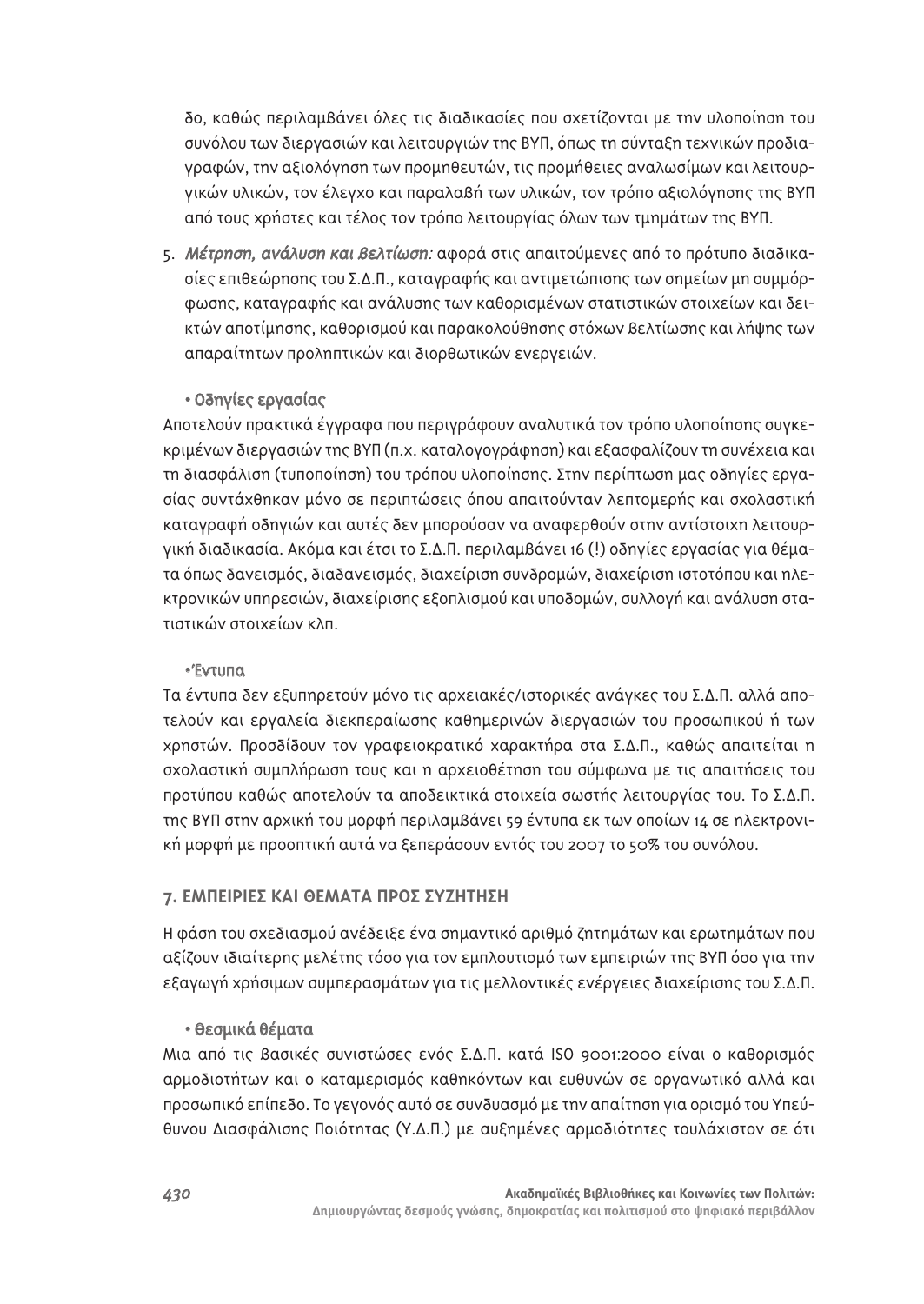αφορά την διαχείριση του Σ.Δ.Π. αλλά και Υπευθύνων Τμημάτων δημιούργησε μια πρώτη κατάσταση αμηχανίας σε επίπεδο διοίκησης και προσωπικού, δεδομένης της γνωστής έλλειψης θεσμικού πλαισίου λειτουργίας των Βιβλιοθηκών. Η κατάσταση αντιμετωπίστηκε με απόφαση της διοίκησης της ΒΥΠ ύστερα από ενημέρωση, σε συνερνασία με τον σύμ-Βουλο, του προσωπικού στη σημασία και την χρησιμότητα των σχετικών απαιτήσεων του προτύπου.

### • Ο ρόλος του συμβούλου

Ο ρόλος του συμβούλου αποδείχθηκε πολυδιάστατος και καταλυτικός σε διάφορες φάσεις του σχεδιασμού του Σ.Δ.Π. Σε ότι αφορά την υλοποίηση του συστήματος η έλλειψη σοβαρών εμπειριών στην εφαρμογή του προτύπου στον τομέα των υπηρεσιών ήταν εμφανής με αποτέλεσμα μικρές αλλά σημαντικές καθυστερήσεις αλλά και σύγχυση αναφορικά με έννοιες και ορολογίες. Η κατάσταση επιβαρυνόταν μερικώς από το γεγονός της έλλειψης επαρκών γνώσεων για τις λειτουργίες και ιδιαιτερότητες μιας Βιβλιοθήκης. Ο καταλυτικός ρόλος του συμβούλου τεκμηριώνεται από τις υπηρεσίες ενημέρωσης και εκπαίδευσης του προσωπικού σχετικά με τις βασικές έννοιες του προτύπου και κυρίως τους πραγματικούς στόχους και τα ωφέλη από την εφαρμογή του που έμμεσα βοήθησε την απεμπλοκή της διαδικασίας από διάφορα εμπόδια (Βλ. θεσμικά θέματα).

## • Ο ρόλος του Υπεύθυνου Διασφάλισης Ποιότητας (Υ.Δ.Π.)

Ο Υ.Δ.Π. είναι υπεύθυνος για τον συντονισμό και την σωστή λειτουργία του Σ.Δ.Π. με βασικές αρμοδιότητες τις εσωτερικές επιθεωρήσεις και την αξιολόγηση του συστήματος, τον έλεγχο τήρησης των αρχείων και την συνεχή εκπαίδευση του προσωπικού και σύμφωνα με το πρότυπο αποτελεί τον εκπρόσωπο της ΒΥΠ σε θέματα ποιότητας. Ο ρόλος του Υ.Δ.Π. είναι εμφανώς σημαντικός αλλά ταυτόχρονα άχαρος ως κριτής και αξιολογητής διαδικασιών και έμμεσα συναδέλφων. Αν και κρίνεται βάσει του Σ.Δ.Π. από την διοίκηση, εκλαμ-Βάνεται κυρίως ως υπερ-κριτής που δυνητικά παρεμβαίνει παντού, γεγονός που δεν ανταποκρίνεται στην πραγματικότητα. Επίσης κατέχει μια υπεύθυνη θέση που δημιουργείται κατόπιν απαιτήσεων του προτύπου, η οποία δεν προϋπήρχε και δεν προβλέπεται από κανένα θεσμικό πλαίσιο που διέπει την λειτουργία ενός δημόσιου οργανισμού. Ως αποτέλεσμα μπορεί να αντιμετωπίζει έλλειψη θεσμικών κινήτρων ή/και επιφυλακτικότητα και μειωμένη αποδοχή από τους συναδέλφους του και συνεπακόλουθα να μειώνεται η αποτελεσματικότητα βάση του απαιτούμενου από το πρότυπο ρόλο του.

#### • Συμπεριφορά προσωπικού

Ένα από τα πιο ενδιαφέροντα πεδία έρευνας και μελέτης διεθνώς αποτελεί η συμπεριφορά του εμπλεκόμενου στο Σ.Δ.Π. προσωπικού του οργανισμού τόσο στη φάση του σχεδιασμού όσο και κατά την εφαρμογή του συστήματος. Στις επόμενες παραγράφους αναπτύσσονται οι σχετικές εμπειρίες της ΒΥΠ που καταγράφηκαν κατά τον σχεδιασμό του Σ.Δ.Π.

Καταγράφηκε μια αναμενόμενη, σύμφωνα με τον σύμβουλο, επιφυλακτικότητα για το νέο σύστημα που ευαγγελιζόταν μικρότερες ή μεγαλύτερες αλλαγές σε πολύχρονες συνήθειες στην εργασία, τις διαδικασίες, την εσωτερική οργάνωση και τις επαγγελματικές σχέ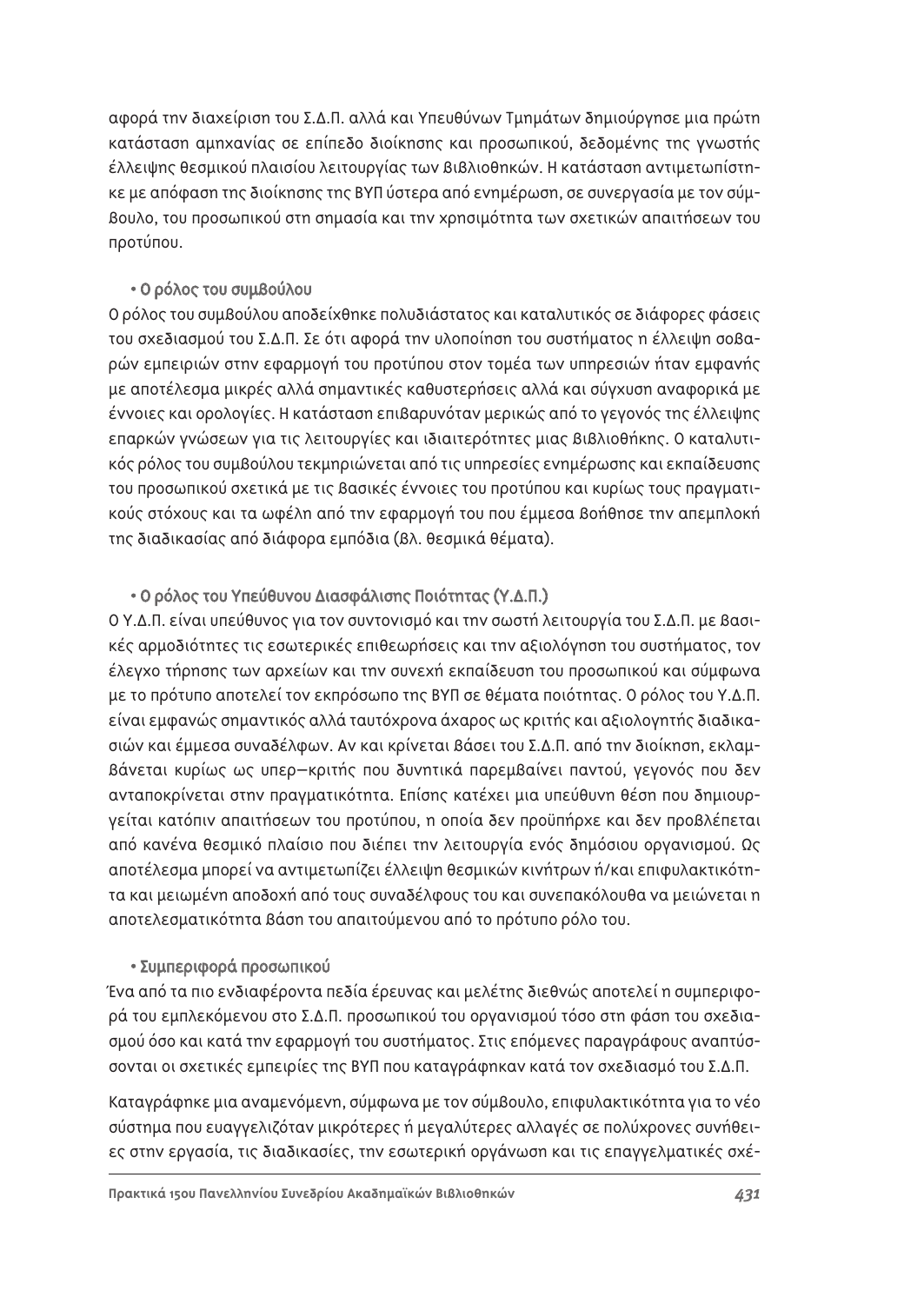σεις. Επιπρόσθετα σε μεμονωμένες περιπτώσεις παρουσιάστηκε και επιφυλακτικότητα σχετικά με την ανάληψη νέων ή/και διευρυμένων καθηκόντων και ευθυνών. Αυτό είχε ως αποτέλεσμα μια αρχική αδιαφορία ή/και καθυστερημένη ανταπόκριση αναφορικά με την ενεργό συμμετοχή του προσωπικού στο σχεδιασμό, προβλήματα που ξεπεράστηκαν σταδιακά στην πορεία. Στα τελικά και κρίσιμα στάδια του σχεδιασμού μπορεί να ειπωθεί ότι η πλειοψηφία του προσωπικού συμμετείχε ενεργά με προτάσεις και παρατηρήσεις στα διάφορα προσχέδια των διαδικασιών και εντύπων που έθετε προς συζήτηση ο σύμβουλος, χωρίς παρ' όλα αυτά να επιτευχθεί ο επιθυμητός βαθμός συνεργασίας και αλληλεπίδρασης μεταξύ των διαφορετικών ομάδων εργασίας, γεγονός που δικαιώνει προς το παρόν την αντίληψη μας κατά την επιλονή του κατάλληλου μοντέλου νια τις πιθανές δυσκολίες που θα αντιμετωπίζαμε αν επιλέγαμε ένα μοντέλο Δ.Ο.Π.

Παρανοήσεις σχετικά με τους στόχους του Σ.Δ.Π. στη ΒΥΠ, τα ωφέλη από την εφαρμογή τους, τους διάφορους διακριτούς ρόλους που προβλέπει το πρότυπο και ακόμα και την υλοποίηση του Σ.Δ.Π. και των επιμέρους διαδικασιών του ήταν στην ημερήσια διάταξη για μεγάλο χρονικό διάστημα. Ο ρόλος του συμβούλου ήταν καθοριστικός στην κατανόηση και αντιμετώπιση των περισσοτέρων από αυτές. Σημαντικό ρόλο έπαιξαν και τα προβλήματα κατανόησης των εννοιών και της ορολογίας του προτύπου. Πως βρίσκουν εφαρμογή σε μια Βιβλιοθήκη έννοιες όπως μη συμμόρφωση, τι είναι διεργασία και τι διαδικασία  $K.0.K.$ 

Η αρχική επιφυλακτικότητα σε μερικές περιπτώσεις και σε συνδυασμό με συγκεκριμένες παρανοήσεις ύστερα από κάποιο καιρό έδωσε την θέση της σε αυξημένες και υπερβολικές προσδοκίες σε σχέση με τις δυνατότητες και κυρίως με τους στόχους και τα ωφέλη από την εφαρμογή του Σ.Δ.Π. <del>Ι</del>αφνικά το ISO θεωρήθηκε λανθασμένα ότι αποτελεί πανάκεια για κάθε πρόβλημα. Χαρακτηριστικό παράδειγμα αποτελεί η δυσκολία στην κατανόηση της διαφοράς μεταξύ διασφάλισης ποιότητας και βελτίωσης της ποιότητας μιας υπηρεσίας. Για παράδειγμα η σωστή εφαρμογή του Σ.Δ.Π. θα διασφαλίσει ένα συγκεκριμένο επίπεδο ποιότητας στην καταλογογράφηση ή θα προσδιορίσει σφάλματα στην διεργασία αποκλειστικά με βάση με τις καθορισμένες από εμάς αντίστοιχες οδηγίες εργασίας. Αν αυτές είναι λανθασμένες το Σ.Δ.Π. μπορεί μόνο έμμεσα να προσδιορίσει την ύπαρξη προβλήματος (π.χ. μέσω των στατιστικών χρήσης του καταλόγου, τα παράπονα και τις έρευνες χρηστών κλπ.) και είναι στην ευχέρεια της Βιβλιοθήκης να ελεγχθεί και βελτιώσει τις οδηγίες αυτές.

Εν κατακλείδι θα μπορούσαμε να ισχυριστούμε ότι η επιφυλακτικότητα και η αποδοχή του Σ.Δ.Π. καθώς η εν γένει συμπεριφορά του προσωπικού της αποδείχτηκε σε μεγάλο βαθμό εξαρτώμενη από τον Βαθμό γνώσης και εξοικείωσης με τις έννοιες, τις αρχές, τους στόχους και δυνατότητες του προτύπου.

#### • Οργανωτικές και λειτουργικές αλλαγές

Σύμφωνα με τα συμπεράσματα της διαγνωστικής μελέτης αλλά και τα αρχικά στάδια του σχεδιασμού διαπιστώθηκε ότι η υφιστάμενη οργανωτική δομή βάσει του εσωτερικού κανονισμού της ΒΥΠ αλλά και οι υφιστάμενες λειτουργικές διαδικασίες ήταν σε μεγάλο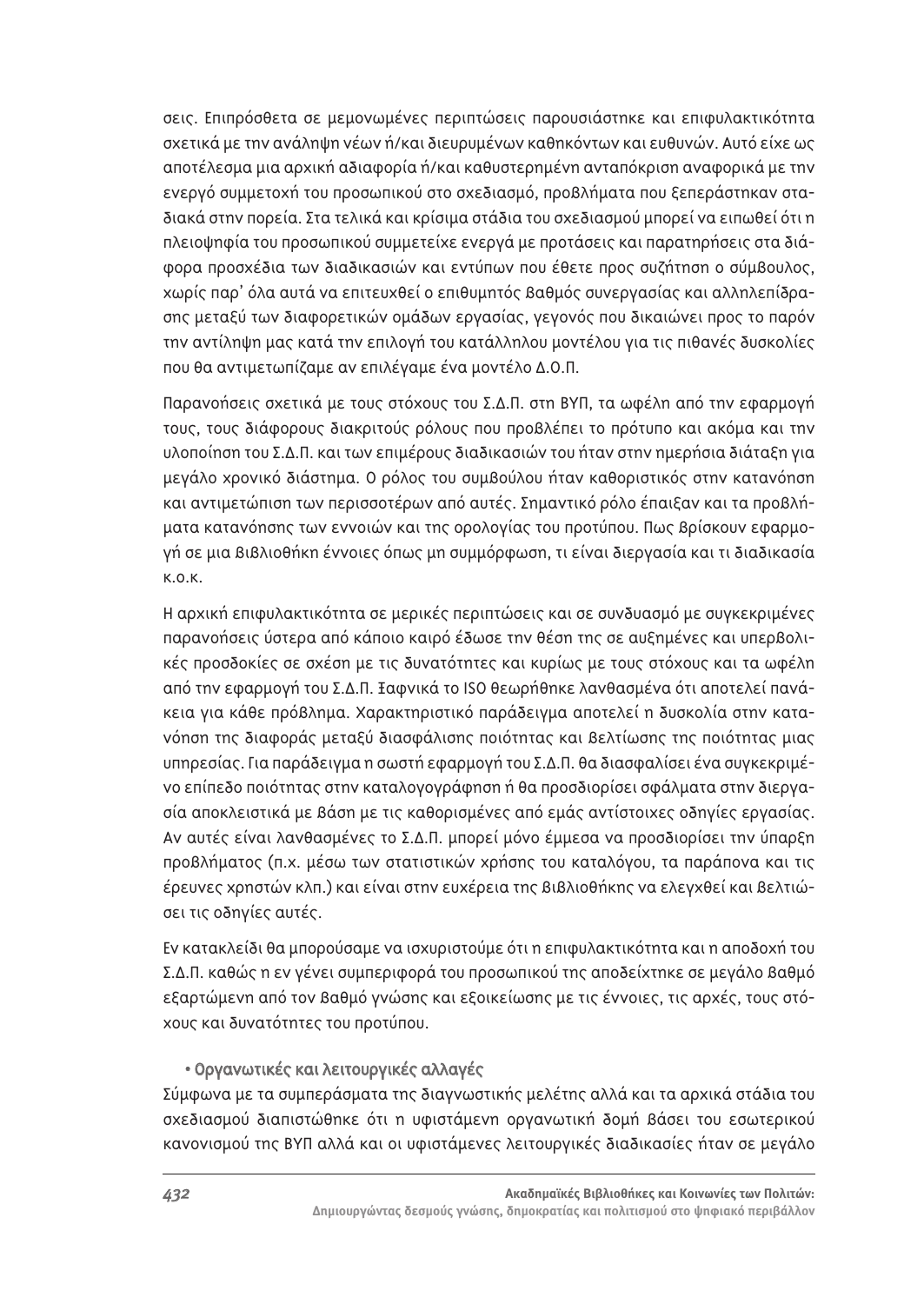$\beta$ αθμό συμβατές με την σχεδιαζόμενη δομή του Σ.Δ.Π. και τις απαιτήσεις του προτύπου. Αυτό οφείλεται στο ικανοποιητικό επίπεδο οργάνωσης που είχε επιτευχθεί κατά την προηγούμενη δεκαετία και στον αυξημένο Βαθμό αυτοματοποίησης των λειτουργιών της ΒΥΠ. Αυτό είχε ως αποτέλεσμα την υιοθέτηση ελάχιστων ορνανωτικών και λειτουργικών αλλαγών που εστιάστηκαν κυρίως στα θέματα προμηθειών και συντήρησης του εξοπλισμού και των υποδομών.

## **8. ΣΥΜΠΕΡΔΣΜΑΤΑ – ΜΕΛΛΟΝΤΙΚΕΣ ΕΝΕΡΓΕΙΕΣ**

Οι μέχρι τώρα εμπειρίες από την διαδικασία σχεδιασμού κρίνονται ιδιαίτερα θετικές τουλάχιστον σε ότι αφορά την κινητοποίηση και συμμετοχή του ανθρώπινου δυναμικού της BYΠ. Το επόμενο βήμα της πιλοτικής εφαρμογής του Σ.Δ.Π. που ήδη βιώνουμε μένει να δείξει τα ωφέλη της BYΠ σε επίπεδο οργάνωσης και λειτουργίας αλλά και γενικότερα σε σχέση με τους αρχικούς στόχους που είχαν τεθεί αναφορικά με την ποιότητα.

Στα τελευταία στάδια του σχεδιασμού αποτυπώθηκαν καθαρά συγκεκριμένες ανάγκες και ενέργειες που έπρεπε να μελετηθούν μετά από ένα ικανό χρονικό διάστημα πιλοτικής εφαρμογής του Σ.Δ.Π. Ως Βασική προϋπόθεση επιτυχούς υλοποίησης του Σ.Δ.Π. κρίνεται πλέον η πλήρης αυτοματοποίηση όχι μόνο των διεργασιών αλλά και των λειτουργικών διαδικασιών του Σ.Δ.Π. με την βοήθεια την περαιτέρω ανάπτυξης και ολοκλήρωσης του υπάρχοντος ενιαίου πληροφοριακού συστήματος της ΒΥΠ. Δεν είναι τυχαίο ότι η μεγαλύτερη επιφυλακτικότητα και αντιδράσεις σχετικά με την γραφειοκρατία του Σ.Δ.Π. παρατηpήθηκαν σχετικά με διεργασίες της ΒΥΠ μη μηχανογραφημένες.

Επιπλέον έγινε αντιληπτό ότι ένα Σ.Δ.Π. αν και "γραφειοκρατικό" αποτελεί ένα δυναμικό ούστημα που μπορεί και πρέπει να αλλάζει ανάλογα με τα αποτελέσματα και τις νέες συνθήκες που παρουσιάζονται και ότι εντέλει η επιτυχία οποιουδήποτε συστήματος διαχείριonς ποιότητας εξαρτάται στο μεγαλύτερο βαθμό από την σχολαστική και υπεύθυνη τήρηση των καθορισμένων προδιαγραφών και απαιτήσεων από το προσωπικό. Βασική προϋπόθεση για αυτό αποτελεί η συνεπής τήρηση της πολιτικής ποιότητας από την διοίκηση και η συνεχής εκπαίδευση του προσωπικού.

Τέλος θα πρέπει να σημειώσουμε ότι, αν και η πιστοποίηση ενός Σ.Δ.Π. αποτελεί ένα ισχυρό ουσιαστικό και ηθικό κίνητρο, η διεθνής εμπειρία δείχνει ότι τα αποτελέσματα από την σωστή και οργανωμένη λειτουργία της Βιβλιοθήκης που προκύπτουν από την ορθή εφαρμογή του συστήματος καθώς και η απαιτούμενη για αυτό ενεργός συμμετοχή και ανύψωση του επιπέδου του προσωπικού, αποτελούν πάντα τα πιο ουσιαστικά ωφέλη από την ενδιαφέρουσα αυτή πορεία προς την ποιότητα.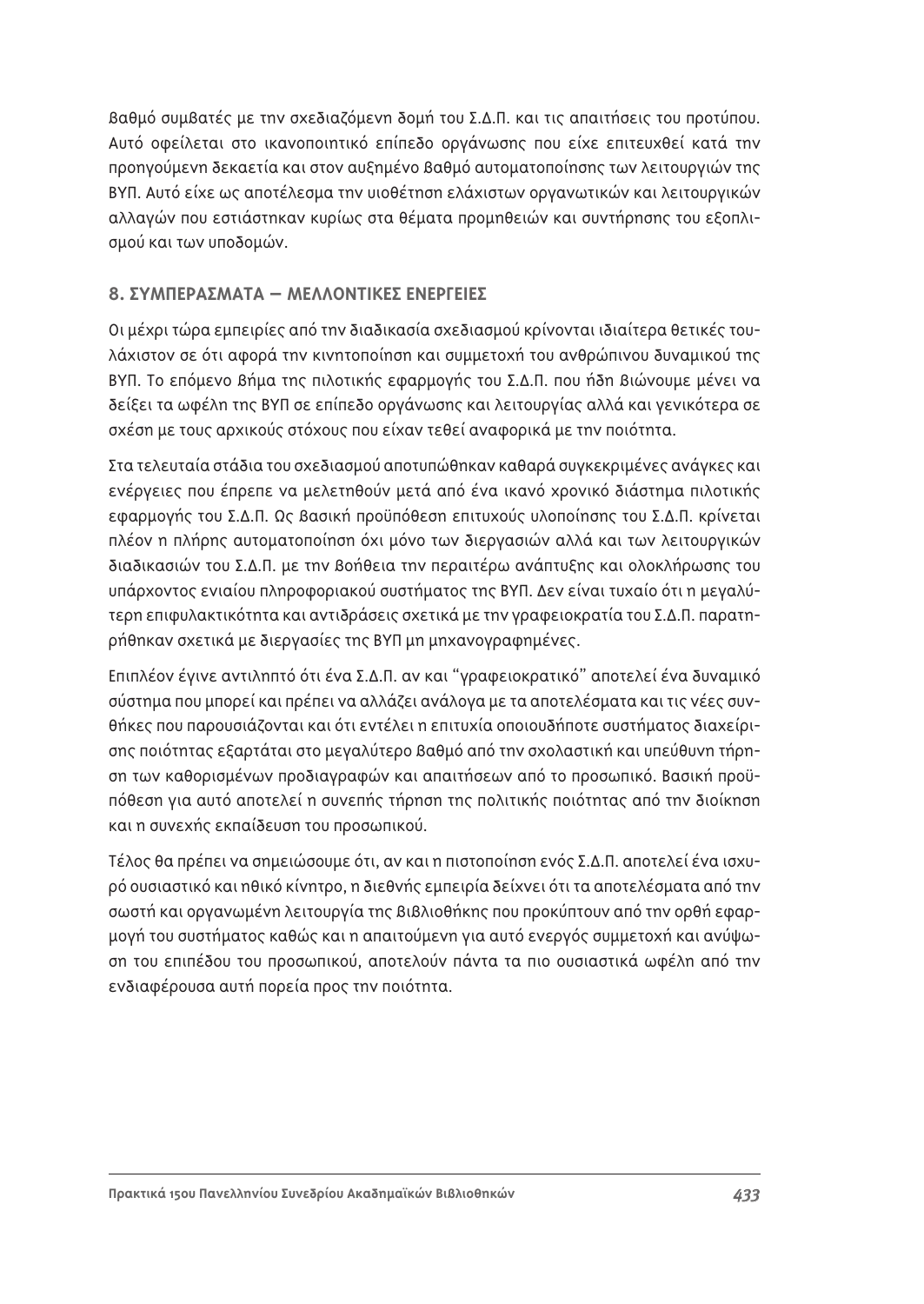## *BIBAIOFPAΦΙΑ*

- Brophy, P. 1994. The quality program of the library and learning resources service at the University of Central Lancashire. INSPEL 28, (2): 240–247.
- Brophy, P. 1995. Quality management in libraries. Εργασία στο 1st Northumbria International Conference on Performance Measurement in Libraries & Information Services, Newcastle upon Tyne, 77–82. Newcastle upon Tyne: Information North.
- Brown, A. kai T. Van der Wiele 1996. A typology of approaches to ISO certification and TQM. Australian Journal of Management 21, (1): 57–72.
- Clausen, H. 1995. The Nordic information quality project: the final report. New Library World 96, (4): 4–10.
- Fontana, A. I.  $k$ ai A. Sardeli. 2005. Managing quality in a national library: The case of the national central library of Florence, Italy. Εργασία στο 71th IFLA General Conference and Council: Libraries – a voyage of discovery, Oslo, Norway, http://www.ifla.org/IV/ ifla71/papers/077e-Fontana\_Sardelli.pdf (πρόσβαση 8 Ιουλίου 2006).
- Glowacka, E. 2002. An introduction into quality assurance and total quality management with reference to library and information institutions. EBIB, (1), http://ebib.oss.wroc.pl/english/grant/glowacka.php (πρόσβαση 6 Ιουλίου 2006).
- Harrington, J. Kgt D. Mathers 1997. ISO 9000 and beyond: from compliance to performance improvement. New York: McGraw–Hill.
- International Organization for Standardization 2001. The ISO survey of ISO 9000 and ISO 14000 certificates: Tenth cycle: Up to and including 31 December 2000. Geneva: ISO Central Secretariat, http://www.iso.org/iso/en/iso900014000/pdf/ survey1othcycle.pdf (πρόσβαση στις 6 Ιουλίου 2006).
- ISO Central Secretariat 2005. The ISO survey of certifications 2004. Geneva: ISO Central Secretariat, http://www.iso.org/iso/en/prodsservices/otherpubs/pdf/survey2004.pdf (πρόσβαση στις 23 Αυγούστου 2006).
- Johannsen, C.G. 1994. Can the ISO-standards on quality management be useful to libraries and how? INSPEL 28, (2): 227–239.
- I Johannsen, C.G. 1996. ISO 9000: a managerial approach. Library Management 17, (5):  $14 - 24.$
- Lamprecht, J. 1994. ISO 9000 and the service sector: a critical interpretation of the 1994 revisions. Milwaukee: ASQC Quality Press.
- Masters, D. 1996. Total Quality Management in libraries. ERIC Digest, (1), http://www. ericdigests.org/1997-1/tqm.html (πρόσβαση 7 Ιουλίου 2006).
- Mistry, V. Kal R.C. Usherwood. 2000. Total quality management, British standard accreditation, investors in people and academic libraries. Information Research 1, (3), http://informationr.net/ir/1-3/paper9.html (τελευταία πρόσβαση 1 Ιουλίου 2006).
- Narayama, P. Kg(I.R.N. Goudar 1999. Implementation of ISO 9000: a case study of NAL information centre. Εργασία στο DRTC Workshop on Information Management.